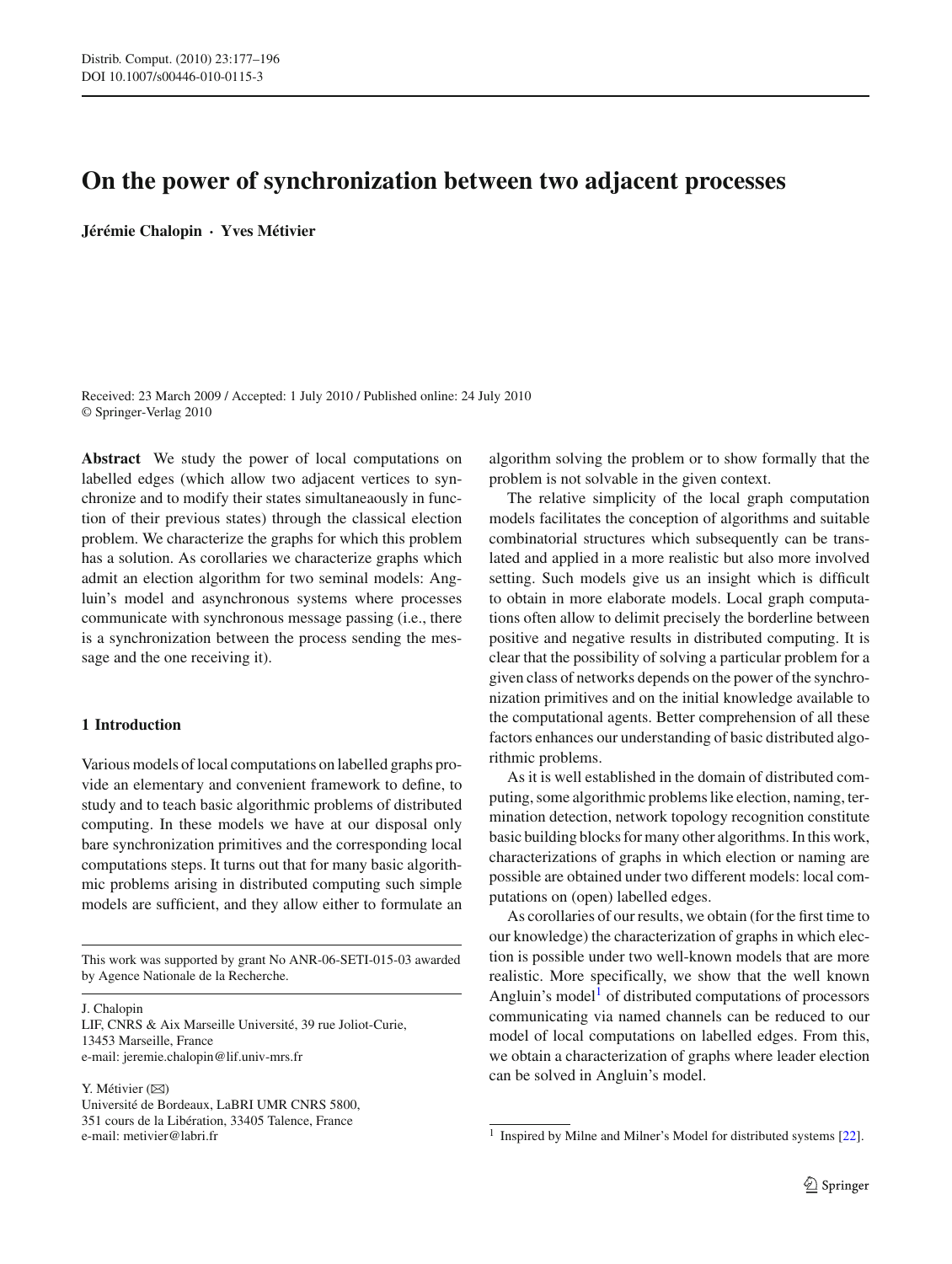In an asynchronous system where processes communicate with synchronous message passing, each send event and the corresponding receive event happen simultaneaously (see [\[27](#page-19-2), p. 47]). In other words, the sender and the receiver have to synchronize in order to be able to communicate. It has been defined by Hoare in [\[18\]](#page-19-3). As it is explained in [\[14,](#page-19-4) p. 40], examples of synchronous message passing are also given by Ada Rendezvous, Remote Procedure Calls and Remote Method Invocation. We show that this model can be reduced to the model of local computations on open labelled edges we study in this paper. From this, we also obtain a characterization of graphs where leader election can be solved in this model.

We also believe that local computations on edges enable a unified presentation of models like those presented above and recent models like population protocols [\[4](#page-18-0)] we discuss in Sect. [10.](#page-17-0) Furthermore, it seems to be much simpler and easier for manipulating and analyzing, and it enables comparisons of their power.

#### 1.1 Our models

We consider networks of processors with arbitrary topology. A network is represented as a simple connected, undirected graph  $G = (V(G), E(G))$ . As usual the vertices represent processors and edges direct communication links. The state of each processor (resp. each link) is represented by the label  $\lambda(v)$  of the corresponding vertex v (resp. by the label  $\lambda(e)$  of the corresponding edge *e*). An elementary computation step will be represented by relabelling rules of the form given schematically in Fig. [1.](#page-1-0) If in a graph *G* there is a vertex labelled *X* linked to a neighbour labelled *Z* by an edge labelled *Y* then applying the rule *R* of Fig. [1,](#page-1-0) we replace *X* by a new label *X*! , *Y* by a new label *Y* ! and *Z* by a new label  $Z'$ ; sometimes *R* will be denoted by:  $R =$  $((X, Y, Z), (X', Y', Z'))$ . The labels of all the other vertices are irrelevant for such a computation step and remain unchanged. The vertices of *G* changing the labels will be called *active* (and filled with black in figures). The computations using uniquely this type of relabelling rules are called in our paper *local computations on labelled edges*.

We consider also a variant of this model presented in Fig. [2.](#page-1-1) In this case the label of a vertex which appears in the rule does not change. The neighbour vertex used to match the rule is called *passive* (and marked as unfilled in figures).



<span id="page-1-0"></span>**Fig. 1** Graphical form of a relabelling rule *R* on labelled edges where  $X' = f_1(X, Y, Z), Y' = f_2(X, Y, Z) = f_2(Z, Y, X), Z' =$  $f_3(Z, Y, X)$ ,  $f_1$ ,  $f_2$  and  $f_3$  are transition functions on triple of states; sometimes *R* is also denoted by  $R = ((X, Y, Z), (X', Y', Z'))$ 



<span id="page-1-1"></span>**Fig. 2** Graphical form of a relabelling rule *R* on open labelled edges where  $X' = f_1(X, Y, Z)$ ,  $Y' = f_2(X, Y, Z) = f_2(Z, Y, X)$ , and  $f_1$ , and  $f_2$  are transition functions on triple of states; sometimes  $R$  is also denoted by  $R = ((X, Y, Z), (X', Y', Z))$ 

Computations using this type of relabelling rules are called *local computations on open labelled edges*.

In both cases, all the other vertices of *G* not participating in such elementary relabelling step are called *idle*.

Thus a distributed algorithm in our model is simply given by some (possibly infinite but always recursive) set of rules of the type presented in Fig. [1](#page-1-0) (resp. Fig. [2\)](#page-1-1). A run of the algorithm consists in applying the relabelling rules specified by the algorithm until no rule is applicable, which terminates the execution. The relabelling rules are applied asynchronously and in any order, which means that given the initial labelling usually many different runs are possible. The distributed aspect comes from the fact that two consecutive nonoverlapping steps may be applied in any order and in particular in parallel. The formal definitions of the model follow in Sect. [3.](#page-5-0)

*Remark 1* Labels (states) are attached to vertices and edges. They make it possible to encode many different situations. If the network is anonymous then all vertices have the same label; vertices having unique identities, a distinguished vertex or any intermediate situation (partially anonymous) are other examples of labels attached to vertices; marks that encode a spanning tree is an example of labels attached to edges.

*Remark 2* A rule of the type described in Fig. [1](#page-1-0) enables to break the symmetry between two adjacent vertices.

## 1.2 Election and naming

In this paper, we focus on two classical problems of distributed computing that are election and naming. The election problem is one of the paradigms of the theory of distributed computing. A distributed algorithm solves the election problem if it always terminates and in the final configuration exactly one process is marked as *elected* and all the other processes are labelled *non-elected*. Moreover, it is supposed that once a process becomes *elected* or *non-elected* then it remains in such a state until the end of the algorithm. Election algorithms constitute a building block of many other distributed algorithms. The elected vertex acts as coordinator, initiator, and more generally performs some special role (cf. [\[26](#page-19-1), p. 262]). If processes have initially unique identifiers, it is always possible to solve this problem by electing the process with the smallest identifier. Nevertheless, if we consider *anonymous* networks where processes do not have identifiers and execute the same algorithm, it is not always possible to solve the election problem. One aim of this paper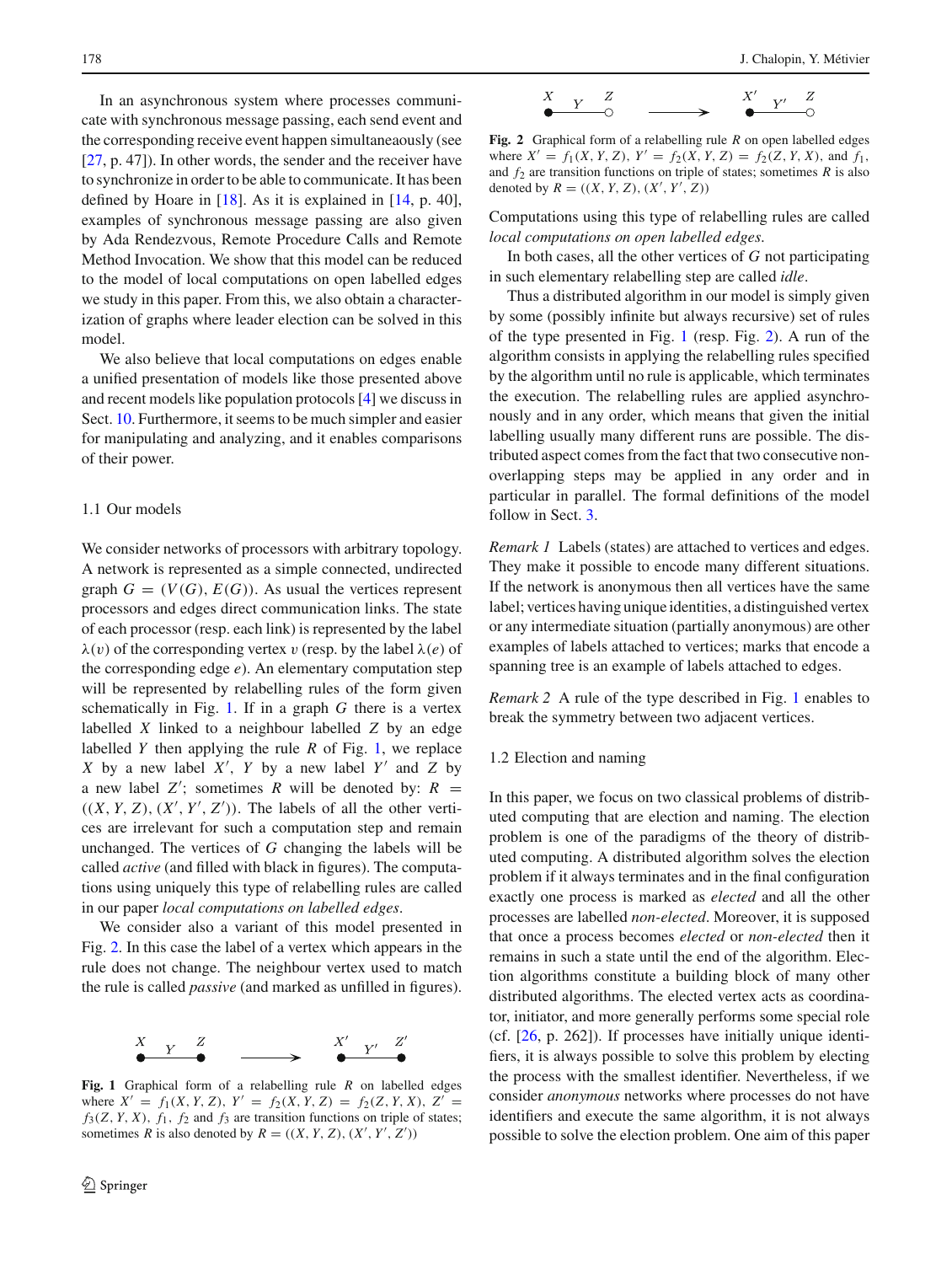is to present a characterization of networks where this problem can be solved in our models.

The aim of a naming algorithm is to arrive at a final configuration where all processors have unique identities. Again this is an essential prerequisite to many other distributed algorithms which work correctly only under the assumption that all processors can be unambiguously identified. The enumeration problem is a variant of the naming problem. The aim of a distributed enumeration algorithm is to attribute to each network vertex a unique integer in such a way that this yields a bijection between the set  $V(G)$  of vertices and  $\{1, 2, \ldots, |V(G)|\}.$ 

In our setting, a distributed algorithm terminates if the network is in such a state that no relabelling rule can be applied, but it does not mean that the processes are aware that the computation has terminated. We say that we can solve a problem with termination detection on a graph *G* if there exists a distributed algorithm  $A$  that solves the problem on  $G$  such that in the final state, at least one vertex is aware that no relabelling rule can be applied in the graph.

#### 1.3 Overview of our results

We recall that at each step of computation, labels are modified on exactly two endvertices linked by an edge and on this edge of the given graph, according to certain rules depending only on the label of this edge and on the labels of the two endvertices. Under this hypothesis, we give a complete characterization of labelled graphs for which there exists an election algorithm. More precisely, we prove that, given a simple labelled graph **G** (without self-loop or multiple edges) there exists an election algorithm for **G** if and only if **G** is minimal for the covering relation. First we consider multigraphs: graphs having possibly multiple edges without self-loop. For this class of graphs, a labelled graph **H** is a covering of a labelled graph **K** if there exists a label-preserving surjective homomorphism  $\varphi$  from  $H$  onto  $K$  such that, for every vertex v, the restriction of  $\varphi$  to the set of edges incident to v is a bijection between this set of edges and the set of edges incident to  $\varphi(v)$ . We then apply our result to characterize graphs which admit an election algorithm in Angluin's model.

Examples of minimal graphs includes trees, rings with a prime number of vertices or complete graphs. It shows that there exists many graphs where election can be solved in the models considered in this paper, while it is not possible in the model where processes communicate by asynchronous message passing. Indeed, thanks to the characterization given by Yamashita and Kameda [\[28](#page-19-5)[,29](#page-19-6)] for asynchronous message passing systems where election can be solved, we know that in their model, election cannot be solved in rings or complete graphs and that there are some trees that does not admit an election algorithm. Moreover, the view-based techniques of Yamashita and Kameda cannot be adapted easily to obtain a characterization for local computations on labelled edges, or for Angluin's model. In fact, the views do not allow to capture easily the non-determinism of the execution that necessarily exists in our model, or Angluin's model.

The necessary condition we use is a slight generalization from Angluin's impossibility result [\[3\]](#page-18-1) based on coverings. We also establish constructively the sufficiency of this condition. We use techniques inspired by the work of Mazurkiewicz [\[20](#page-19-7)] in a model described below (Sect. [1.4\)](#page-2-0) these techniques have been already used to improve some results in an asynchronous message passing system [\[8\]](#page-18-2) and seem complementary to techniques based on views.

We also consider the complexity of our algorithm: we show that both the number of steps of any execution of the algorithm and the size of the memory used by each process are polynomial (in the size of the graph), while Yamashita and Kameda's algorithm needs each process to have a memory of exponential size and to exchange messages of exponential size.

In the second part of this paper, we consider local computations on open labelled edges: at each step of computation labels are modified on exactly one edge and one endvertex of this edge of the given graph, according to certain rules depending on the label of this edge and the labels of its endvertices only.

We prove that this model is equivalent to the model studied in the first part by using a simulation algorithm. This result is not obvious: for example, using the first model, it is easy to give a name to each edge of a given graph such that for a given vertex  $v$ , all the edges incident to  $v$  have a different name; if we do not use the simulation algorithm this result is not trivial in the context of the second model.

As a consequence of this equivalence, we obtain a characterization of labelled graphs which admit an election algorithm in an asynchronous network with synchronous message passing (atomic receive/send).

In the last section we discuss the importance of the edge labels.

#### <span id="page-2-0"></span>1.4 Related works: comparison and comments

The election problem was already studied in a great variety of models. The proposed algorithms depend on the type of the basic computation steps, they work correctly only for a particular type of network topology (tree, grid, torus, ring with a known prime number of vertices etc.) or under the assumption that some initial extra knowledge is available to processors.

Various local computation models studied in the literature are characterized by the relabelling rules that they use. Figure [4](#page-3-0) presents schematically such rules and their hierarchy in terms of the computational power. Characterizations of graphs where naming and election can be solved exist for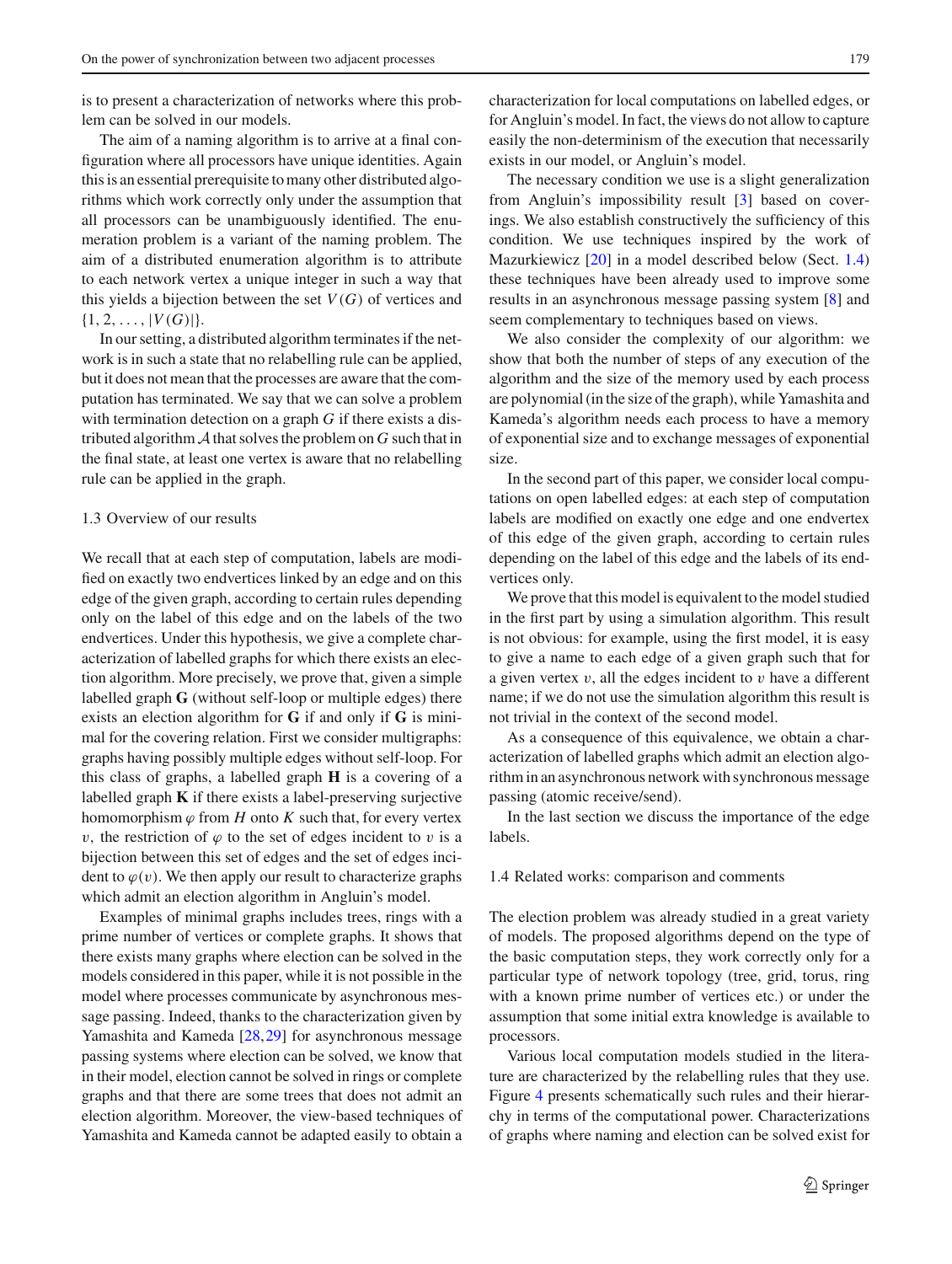each of these models, except for the models (3) and (4) that are studied in this paper.

Yamashita and Kameda [\[28\]](#page-19-5) consider the model where, in each step, one of the vertices, depending on its current label, either changes its state, or sends/receives a message via one of its ports. Given a graph *G* they ask that there exists an election algorithm for every port numbering  $\delta$  of *G* (a port numbering gives local names to incident edges). They proved that there exists an election algorithm for *G* if and only if the symmetricity of *G* is equal to 1, where the symmetricity depends on the number of vertices having the same view. The view from a vertex v of a graph *G* with a port numbering  $\delta$  is an infinite labelled tree rooted in  $v$  obtained by considering all labelled walks in  $(G, \delta)$  starting from v. This asynchronous message passing model is strictly less powerful than the model (6) in Fig. [4](#page-3-0) but its computational power is not comparable with the computational power of the models  $(1)$ ,  $(2)$ ,  $(3)$ ,  $(4)$ ,  $(5)$ in Fig. [4.](#page-3-0) In [\[29](#page-19-6)], Yamashita and Kameda study the importance of the port labelling for the election problem in this message passing model. From the results of Boldi et al. [\[5](#page-18-3)], one can obtain different characterizations for the different models considered in [\[29](#page-19-6)], based on fibrations and coverings of directed graphs. In [\[8](#page-18-2)], Chalopin and Métivier present a new algorithm in this model. This algorithm is totally asynchronous and it needs a polynomial number of messages of polynomial size whereas previous election algorithms in the asynchronous message passing model (like [\[29](#page-19-6)]) are pseudosynchronous and use messages of exponential size.

Mazurkiewicz [\[20\]](#page-19-7) considers the asynchronous computation model where in one computation step labels are modified on a subgraph consisting of a node and its neighbours, according to rules depending on this subgraph only. This is the model (7) of Fig. [4.](#page-3-0) Mazurkiewicz's characterization of the graphs where enumeration/election are possible is based on the notion of unambiguous graphs and may be formulated equivalently using coverings of simple graphs [\[16,](#page-19-9) p. 256]. He gives a nice and simple enumeration algorithm for the graphs that are minimal for the covering relation, i.e., which can cover only themselves.

The characterization presented in this paper for local computations on labelled edges is not equivalent to the characterization of Mazurkiewicz. If we consider the ring with 4 vertices, denoted *R*4, then it is minimal for the covering relation as defined in [\[16](#page-19-9)] (based on neighbours) but it is not minimal for the generalization given in this paper (based on incident edges). Indeed, for the generalization, *R*<sup>4</sup> covers the graph *H* defined by 2 vertices having a double edge (see Fig. [3\)](#page-3-1).

Thus there exists an election algorithm for *R*<sup>4</sup> in the model of Mazurkiewicz and there does not exist an election algorithm for  $R_4$  in the model studied in this paper.

Boldi et al. [\[5\]](#page-18-3) consider a model where the network is a directed multigraph *G*. They consider models where the



<span id="page-3-1"></span>**Fig. 3** The graph *R*<sup>4</sup> covers the graph *H*



<span id="page-3-0"></span>**Fig. 4** A hierarchy of local computations models described by the different kinds of relabeling rules they use. The model hierarchy is displayed as follows. We write  $(i) \rightarrow (j)$  for two models  $(i)$  and  $(j)$ if (*j*) can simulate (*i*) but not vice versa. This means that (*j*) has a greater computational power than (*i*); this relation is transitive. We write  $(i) \equiv (j)$  if  $(i)$  and  $(j)$  have the same computational power. The computational power of model (5) is incomparable with the power of models(2), (3) and (4). A mark on an edge means that edges are labelled (and labels can be changed). We recall the presentation convention: a vertex filled with black can change its state while an unfilled vertex cannot change its state

arcs can be labelled or not, and synchronous or interleaved activation models (in this paper we are interested in the interleaved model). When a processor is activated, it changes its state depending on its previous state and on the states of its ingoing neighbours; the outgoing neighbours do not participate in such an elementary computation step. From this work, we can easily deduce characterizations of the graphs where election is possible for the models (5) and (6) of Fig. [4.](#page-3-0)

From results obtained in this paper and [\[5](#page-18-3)] we deduce that the model  $(6)$  has a strictly greater power than the models  $(3)$ and (4). It turns out that for all these three models, election and naming over a given graph *G* are equivalent. We should note that the model (4) was also examined by Mazurkiewicz [\[21](#page-19-8)] who gives a characterization based on equivalence relations over graph vertices and edges. Let us note by the way that although the model (1) and the model (3) seem to be very close, the graphs for which the naming problem and the election problem can be solved are very different for both models. The intuitive reason is that if we allow to label the edges as in (3) then each processor can subsequently consistently identify the neighbours. On the other hand, in the model (1) where edges are not labelled, a vertex can never know if it synchronizes with the same neighbour as previously or with another one.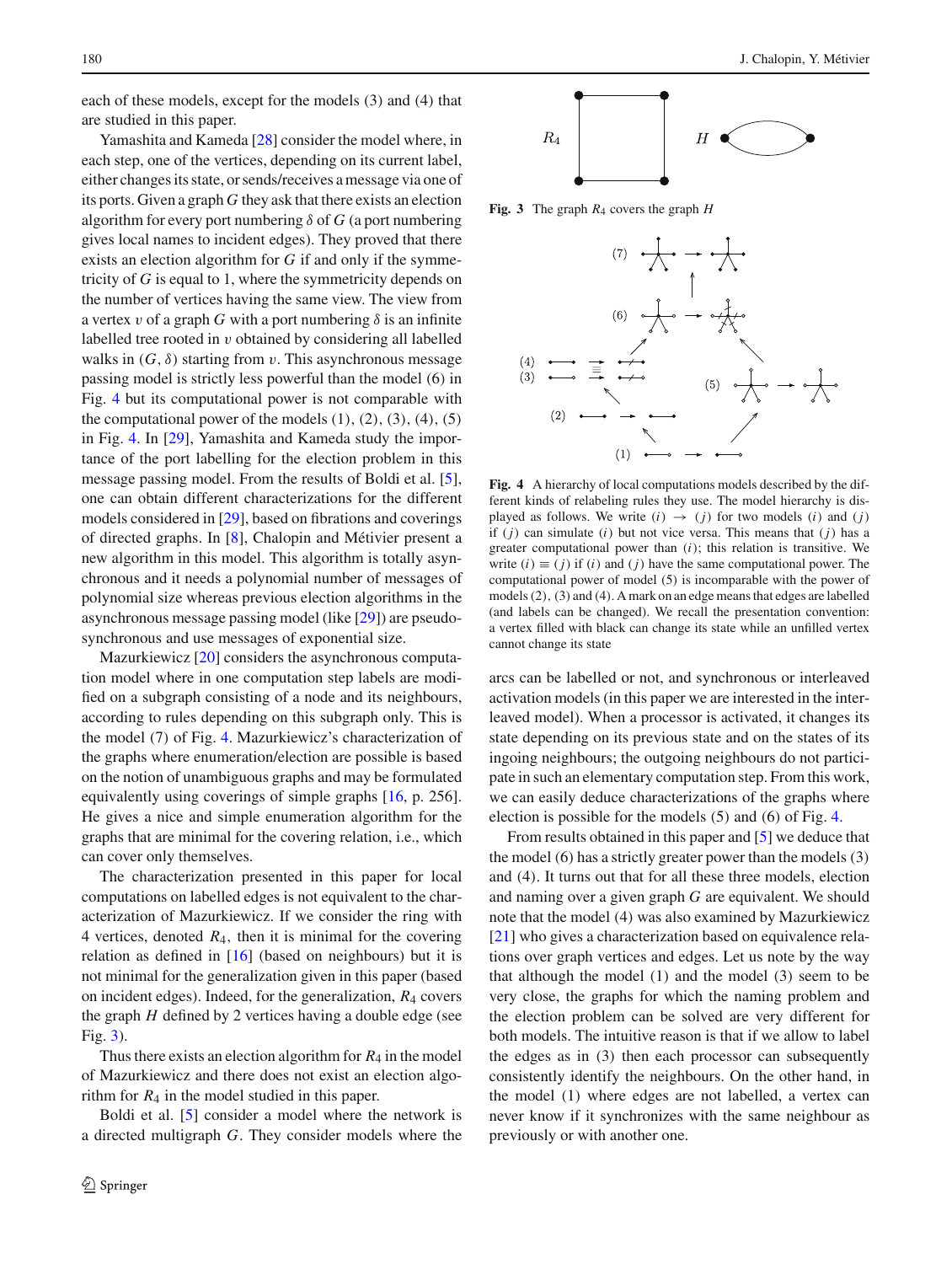In [\[9\]](#page-18-4), the model (1) of Fig. [4](#page-3-0) is studied: in one computation step a vertex modifies its state accoding to its state and the state of one of its neighbours. In this model, the graphs admitting a naming algorithm are submersionminimal graphs. (A graph *G* is a submersion of a graph *H* via a homomorphism  $\gamma$  if for each  $v \in V(G)$ ,  $\gamma$  is surjective on the neighbourhood  $N_G(v)$ , that is  $\gamma(N_G(v)) = N_H(\gamma(v))$ . In this model, the election and the enumeration problem are not equivalent. The characterization of graphs admitting an election algorithm is also given but it is more involved.

In  $[6]$  $[6]$ , the model (2) of Fig. [4](#page-3-0) is studied: in one computation step, two neighbours modify simultaneously their labels according only to their states (the edges are not labelled). In this model, the graphs admitting both naming and election algorithms are pseudo-covering-minimal graphs. (A graph *G* is a pseudo-covering of *H* if there exists a homomorphism  $\varphi$ from *G* onto *H* and a partial graph  $G'$  of *G* such that  $G'$  is a covering of *H* via the restriction of  $\varphi$  to *G'*.)

The study of local computations uses various locally constrained graph homomorphisms. Some properties and a complexity classification may be found in  $[10,12,13]$  $[10,12,13]$  $[10,12,13]$  $[10,12,13]$ .

#### 1.5 Summary

Section [2](#page-4-0) reviews basic notions of graphs and labelled graphs. Section [3](#page-5-0) presents local computations on labelled edges. Section [4](#page-6-0) is devoted to the problems of election and enumeration. Coverings are presented and impossibility results are given. In Sect. [5,](#page-7-0) an enumeration algorithm using local computation on labelled edges is described: it enables to characterize the graphs for which there exists an election algorithm; we prove it and we give an analysis. Section [6](#page-11-0) presents and studies Angluin's model. Section [7](#page-12-0) proves the equivalence between local computations on labelled edges and local computations on open labelled edges. Section [8](#page-16-0) characterizes graphs which admit an election algorithm in a synchronous message passing system. Sections [9](#page-16-1) and [10](#page-17-0) compare the power of the different models presented in this paper. Section [11](#page-18-9) is the conclusion.

This paper is an improved version of the extended abstract [\[7](#page-18-10)].

# <span id="page-4-0"></span>**2 Basic notions and notation**

#### 2.1 Graphs

The notation used here is essentially standard [\[25\]](#page-19-10). We consider finite, undirected, connected graphs without self-loop having possibly multiple edges. If  $G = (V(G), E(G),$  Ends) is a graph, then  $V(G)$  denotes the set of vertices,  $E(G)$ denotes the set of edges and Ends denotes a map assigning to every edge a set of two vertices: its ends. Two vertices *u* and

v are said to be adjacent or neighbours if there exists an edge *e* such that  $Ends(e) = \{u, v\}$ . In this paper, graphs may have several edges between the same two vertices; such edges are called multiple edges. A simple graph  $G = (V(G), E(G))$ is a graph with no self-loop nor multiple edges:  $E(G)$  can be seen as a set of pairs of different vertices of *G*.

Let  $e$  be an edge, if the vertex  $v$  belongs to  $Ends(e)$  then we say that *e* is incident to v and v is an endvertex of *e*. The set of all the edges of *G* incident with v is denoted by  $I_G(v)$ . The set of neighbours of v in *G*, denoted by  $N_G(v)$ , is the set of all vertices of *G* adjacent to v. For a vertex v, we denote by  $B_G(v)$  the ball of radius 1 with center v, that is the graph with vertices  $N_G(v) \cup \{v\}$  and edges  $I_G(v)$ .

The degree of a vertex v in a graph *G*, denoted by  $deg_G(v)$ , is the number of edges incident with  $v$ , it is equal to the cardinality of  $I_G(v)$ .

A homomorphism between *G* and *H* is a mapping  $\gamma: V(G) \cup E(G) \rightarrow V(H) \cup E(H)$  such that if *u*, *v* are vertices of *G* and *e* is an edge such that  $\{u, v\}$  = Ends(*e*) then  $\{\gamma(u), \gamma(v)\}$  = Ends( $\gamma(e)$ ). Since we deal only with graphs without self-loop, we have  $\gamma(u) \neq \gamma(v)$  whenever  $\{u, v\}$  is an edge of *G*. Note also that  $\gamma(I_G(u)) \subseteq I_H(\gamma(u))$ .

We say that the homomorphism  $\gamma$  is an isomorphism if *γ* is bijective. We write  $G \simeq G'$  whenever *G* and *G'* are isomorphic. A class of graphs will be any set of graphs containing all graphs isomorphic to some of its elements. The class of all graphs will be denoted by G. Given a graph *G*, a graph *H* whose vertices and edges are all in *G* is a subgraph of *G*. For an edge *e* of *G*, we denote by  $A_G(e)$  the single edge subgraph (Ends(*e*),  $\{e\}$ ). An occurrence of *G* in *G*' is an isomorphism  $\gamma$  between *G* and a subgraph *H* of *G'*.

For any set *S*, |*S*| denotes the cardinality of *S*. For any integer *q*, we denote by  $[1, q]$  the set of integers  $\{1, 2, \ldots, q\}$ .

#### 2.2 Labelled Graphs

Throughout the paper we will consider graphs where vertices and edges are labelled with labels from a recursive set *L*. A graph labelled over *L* will be denoted by  $(G, \lambda)$ , where *G* is a graph and  $\lambda$ :  $V(G) \cup E(G) \rightarrow L$  is the labelling function. The graph *G* is called the underlying graph and the mapping λ is a labelling of *G*. The class of labelled graphs over some fixed alphabet *L* will be denoted by  $\mathcal{G}_L$ . Note that since *L* is recursive,  $\mathcal{G}_L$  is also recursive.

Let  $(G, \lambda)$  and  $(G', \lambda')$  be two labelled graphs. Then  $(G, \lambda)$  is a subgraph of  $(G', \lambda')$ , denoted by  $(G, \lambda) \subseteq$  $(G', \lambda')$ , if *G* is a subgraph of *G'* and  $\lambda$  is the restriction of the labelling  $\lambda'$  to  $V(G) \cup E(G)$ .

A mapping  $\gamma: V(G) \to V(G')$  is a homomorphism from  $(G, \lambda)$  to  $(G', \lambda')$  if  $\gamma$  is a graph homomorphism from *G* to *G*<sup>'</sup> which preserves the labelling, i.e., such that  $\lambda'(\gamma(x)) = \lambda(x)$ holds for every  $x \in V(G) \cup E(G)$ .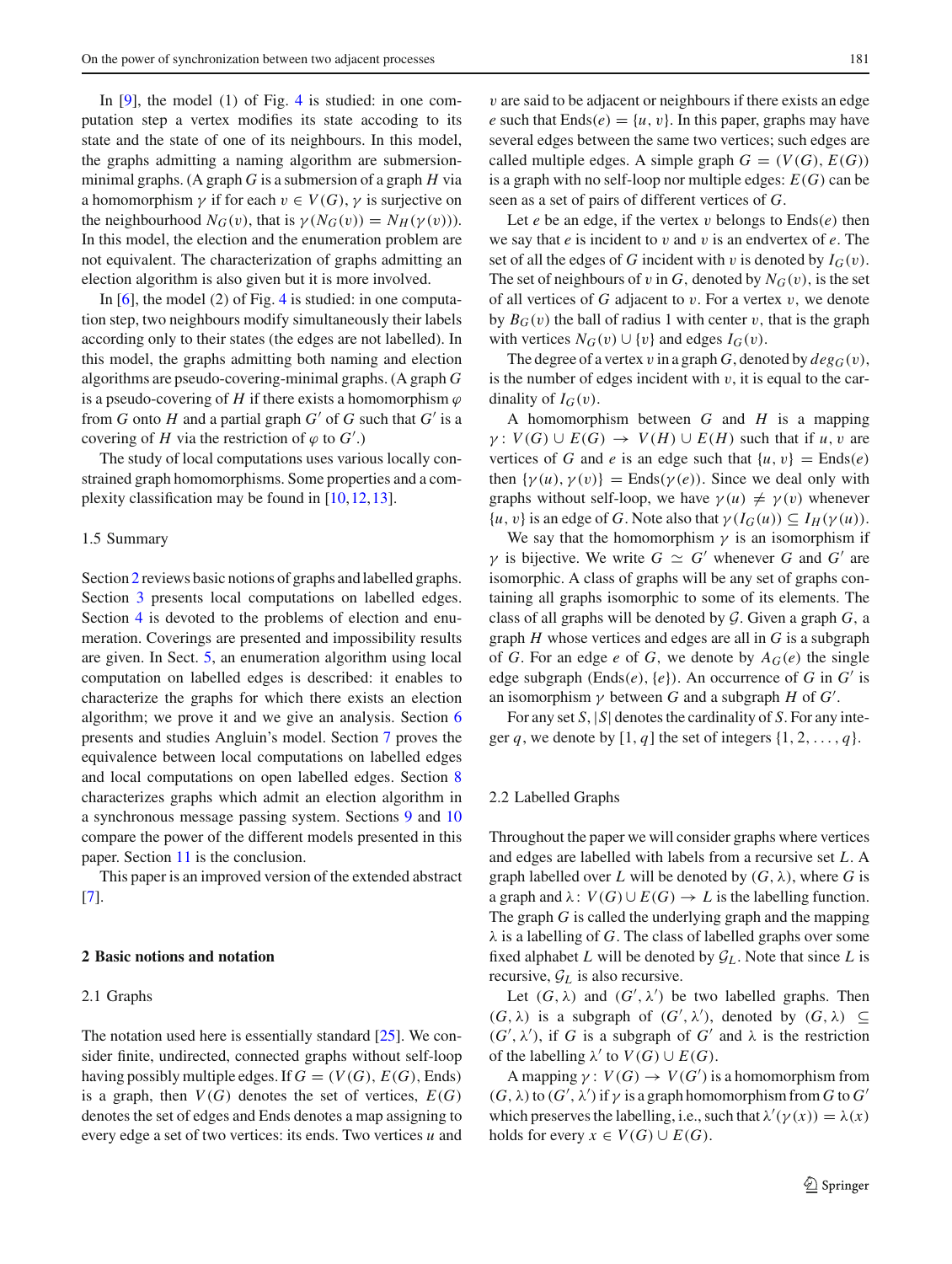An *occurrence* of  $(G, \lambda)$  in  $(G', \lambda')$  is an isomorphism  $\gamma$ between  $(G, \lambda)$  and a subgraph  $(H, \eta)$  of  $(G', \lambda')$ . It shall be denoted by  $\gamma : (G, \lambda) \hookrightarrow (G', \lambda').$ 

Labelled graphs will be designated by bold letters like **G**, **H**,... If **G** is a labelled graph, then *G* denotes the underlying graph.

*Remark 3* The labelling λ of vertices may encode some properties of the network or an initial knowledge. For example, if the network is anonymous, all the vertices have the same label (i.e.,  $\forall u, u' \in V(G), \lambda(u) = \lambda(u')$ ). If the processes have unique identities, then for all  $u, u' \in V(G)$  if  $u \neq u'$ then  $\lambda(u) \neq \lambda(u')$ . If there exists a distinguished process, then there exists  $u \in V(G)$  such that for each  $u' \in V(G)$ distinct from  $u$ ,  $\lambda(u) \neq \lambda(u')$ . It may also encode partial identities of processes. Same properties for edges may be encoded by  $\lambda$ . For example, labels of edges may encode a spanning-tree. The degree of a vertex or the size of the graph are examples of initial knowledge.

# <span id="page-5-0"></span>**3 Local computations on (open) labelled edges and distributed algorithms**

In this section we give definitions of local computations on (open) labelled edges, their interpretation as distributed algorithms and an example of distributed algorithms encoded by such local computations. Our terminology is inspired by definitions of [\[3\]](#page-18-1).

# 3.1 Local computations on labelled edges

Let us recall that informally local computations on labelled edges are applied to labelled graphs and they modify, at each step, the labels of an edge and the labels of its endvertices according to a rule depending on the labels of the edge and its endvertices.

Let  $R$  be a set of relabelling rules as defined in Fig. 1 of Introduction. Let **G**<sup>1</sup> and **G**<sup>2</sup> be two labelled graphs. We say that  $G_1$  yields  $G_2$  in one step, written  $G_1 \mathcal{R} G_2$ , if and only if there exists an edge  $e = \{v_1, v_2\}$  of  $\mathbf{G}_1$ , a rule  $R = ((X, Y, Z), (X', Y', Z'))$  of  $R$  such that:

- in  $G_1$ , *X* is the label of  $v_1$ , *Y* is the label of *e*, and *Z* is the label of  $v_2$ ;
- $-$  **G**<sub>2</sub> is obtained from **G**<sub>1</sub> by replacing the label *X* of  $v_1$  by *X*<sup> $\prime$ </sup>, the label *Y* of *e* by *Y*<sup> $\prime$ </sup>, and the label *Z* of  $v_2$  by *Z*<sup> $\prime$ </sup>.

As usual,  $\mathcal{R}^*$  denotes the reflexive and transitive closure of  $R$ . Local computations on labelled edges on graphs are computations on graphs corresponding to relabelling relations obtained by this way; they are also called locally generated relabelling relations on labelled edges.

A sequence  $(G_i)_{0 \le i \le n}$  is called a R-*relabelling sequence* (or *relabelling sequence*, when  $R$  is clear from the context) if  $G_i$  R  $G_{i+1}$  for every  $0 \le i \le n$  (with *n* being the length of the sequence). A relabelling sequence of length 1 is a *relabelling step.*

Let  $R$  be a relabelling system; by definition  $R$  has the termination property if there is no infinite  $R$ -relabelling sequence.

**Notation** Let  $R$  be a relabelling relation. Let **G** and **G**<sup>'</sup> be two labelled graphs;  $G \nvert R \nvert G'$  will be denoted also by G  $\Rightarrow$ **G**! .

A complete formal presentation of all notions attached to graph relabelling systems may be found in [\[16](#page-19-9)] (Sect. [3\)](#page-5-0).

*Remark 4* We only consider recursive set of relabelling rules such that the set of irreducible graphs is recursive. The purpose of all assumptions about recursiveness done throughout the paper is to have "reasonable" objects w.r.t. their computational power.

## 3.2 Local computations on open labelled edges

In this paper, we consider also the following model of computation: at each step of computation labels are modified on exactly one edge and one endvertex of this edge of the given graph, according to certain rules depending on the label of this edge and the labels of its endvertices only; it is presented in Fig. [2.](#page-1-1) As in the previous subsection, we define graph relabelling systems on open labelled edges and locally generated relabelling relations on open labelled edges. Such local computations are called local computations on open labelled edges.

#### 3.3 Distributed algorithms

The notion of relabelling sequence defined above obviously corresponds to a notion of *sequential* computation. Clearly, a locally generated relabelling relation allows parallel relabellings too, since non-overlapping edges may be relabelled independently. Thus we can define a distributed way of computing by saying that two consecutive relabelling steps with disjoint supports may be applied in any order (or concurrently). More generally, any two relabelling sequences such that one can be obtained from the other by exchanging successive concurrent steps, lead to the same result.

Hence, our notion of relabelling sequence associated to a locally generated relabelling relation may be regarded as a *serialization* [\[19](#page-19-11)] of a distributed computation. This model is asynchronous, in the sense that several relabelling steps *may* be done at the same time but we do not require that all of them have to be performed. In the sequel we will essentially handle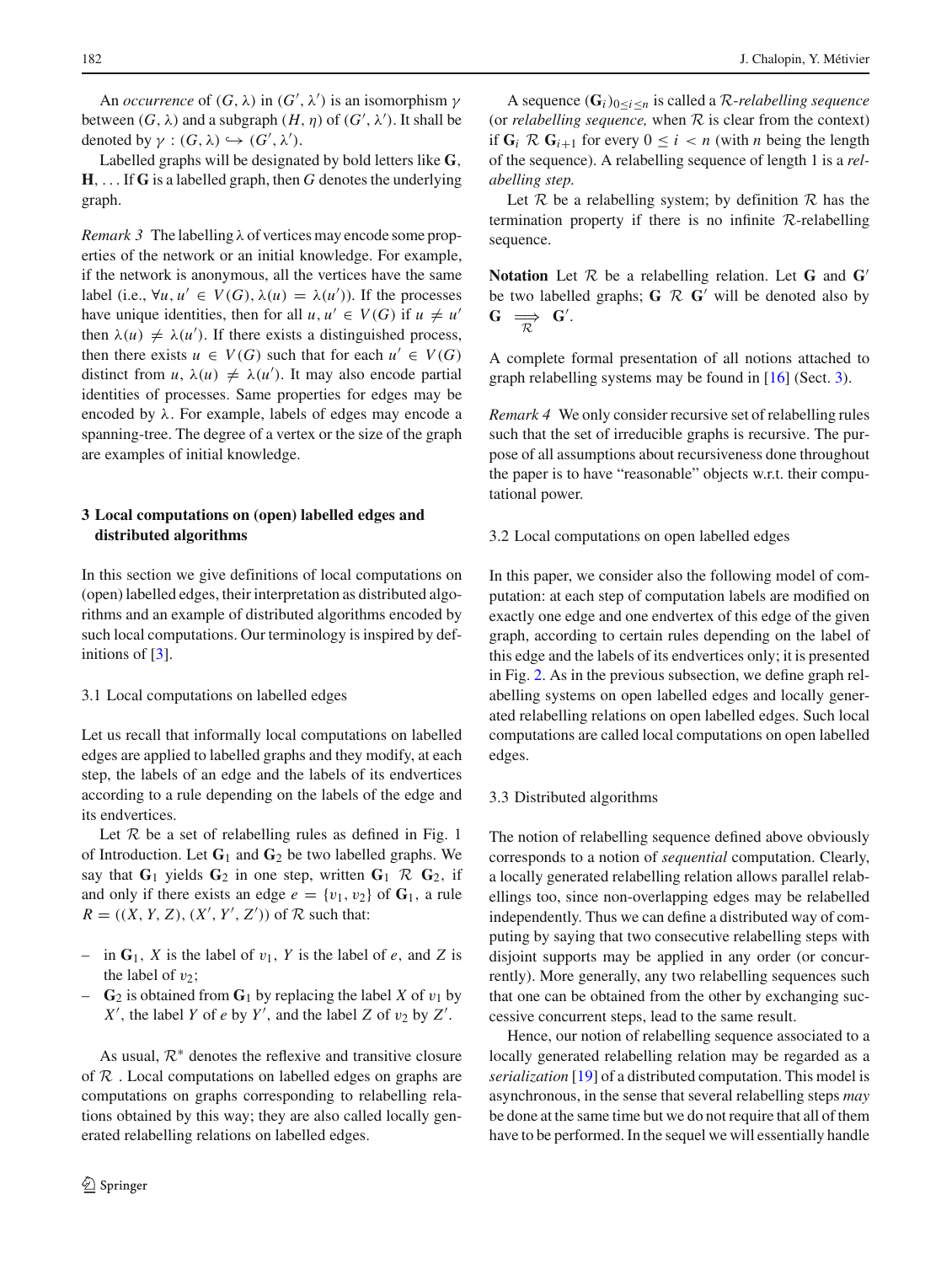

Fig. 5 The rewriting system ELECTION- TREE

<span id="page-6-2"></span>

<span id="page-6-3"></span>Fig. 6 An example of a run of ELECTION- TREE

sequential relabelling sequences, but the reader should keep in mind that such sequences may be done in parallel.

Finally in the model of local computations,  $R$  is regarded as a distributed algorithm and we will denote this algorithm by  $R$ . We give below an example of distributed algorithm encoded by local computations that solves leader election on trees when each vertex initially knows its degree.

*Example 5* The rewriting system described in Fig. [5,](#page-6-2) denoted ELECTION- TREE, elects in any tree such that initially each vertex is labelled by its degree. An execution of this algorithm is presented in Fig. [6.](#page-6-3)

# <span id="page-6-0"></span>**4 Election, enumeration and local computations on labelled edges**

In this section, we define the problem of election, that consists in distinguishing a vertex from the others, and the problem of enumeration, that consists in giving a unique number to each one of the vertices of the graph.

We present coverings and we recall an impossibility result about the election problem (and the enumeration problem).

## 4.1 Definitions

A distributed election algorithm on a labelled graph **G** is a graph relabelling system on labelled edges such that the result of any computation is a labelling of the vertices verifying: exactly one vertex has the label *elected* and all other vertices have the label *non-elected*. The labels *elected* and *non-elected* are terminal, i.e., when they appear on a vertex they remain until the end of the computation.





 $\sqrt{2}$ 

 $\overline{G}$ 

<span id="page-6-1"></span>**Fig. 7** The graphs *G* and *G*! are minimal if we only consider simple graphs. The graph  $G'$  is minimal while the graph  $G$  is not minimal if we consider graphs with multiple edges

A distributed enumeration algorithm on a labelled graph **G** is a graph relabelling system on labelled edges such that the result of any computation is a labelling of the vertices that is a bijection from  $V(G)$  to  $\{1, 2, \ldots, |V(G)|\}$ . It is easy to see that if we have an enumeration algorithm on a graph **G** where vertices can detect whether the algorithm has terminated, we have an election algorithm on **G** by electing the vertex labelled by 1.

#### 4.2 Coverings

We say that a graph *G* is a *covering* of a graph *H* via  $\gamma$  if  $\gamma$  is a surjective homomorphism from *G* onto *H* such that for every vertex v of  $V(G)$  the restriction of  $\gamma$  to  $I_G(v)$  is a bijection onto  $I_H(\gamma(v))$ . The covering is proper if *G* and *H* are not isomorphic.

The notion of covering extends to labelled graphs in an obvious way. The labelled graph  $(H, λ')$  is *covered* by  $(G, λ)$ via γ, if *G* is a *covering* of graph *H* via γ and γ is labelpreserving.

*Remark 6* We use a different definition for coverings than Angluin's one. In fact, if we consider only simple graphs these two definitions are equivalent. For Angluin,  $(H, \lambda')$  is *covered* by  $(G, \lambda)$  via  $\gamma$ , if  $\gamma$  is a homomorphism from  $(G, \lambda)$ to  $(H, \lambda')$  such that for every vertex v of  $V(G)$  the restriction of  $\gamma$  to  $N_G(v)$  is a bijection onto  $N_H(\gamma(v))$ . Given a simple graph *G*, for each vertex  $v \in V(G)$ , there is a natural bijection between  $I_G(v)$  and  $N_G(v)$  and therefore it is easy to see the equivalence.

We work with graphs that can have multiple edges and in this case the two definitions are not equivalent. Consider the graphs *G* and *H* from Fig. [7,](#page-6-1) if we consider the morphism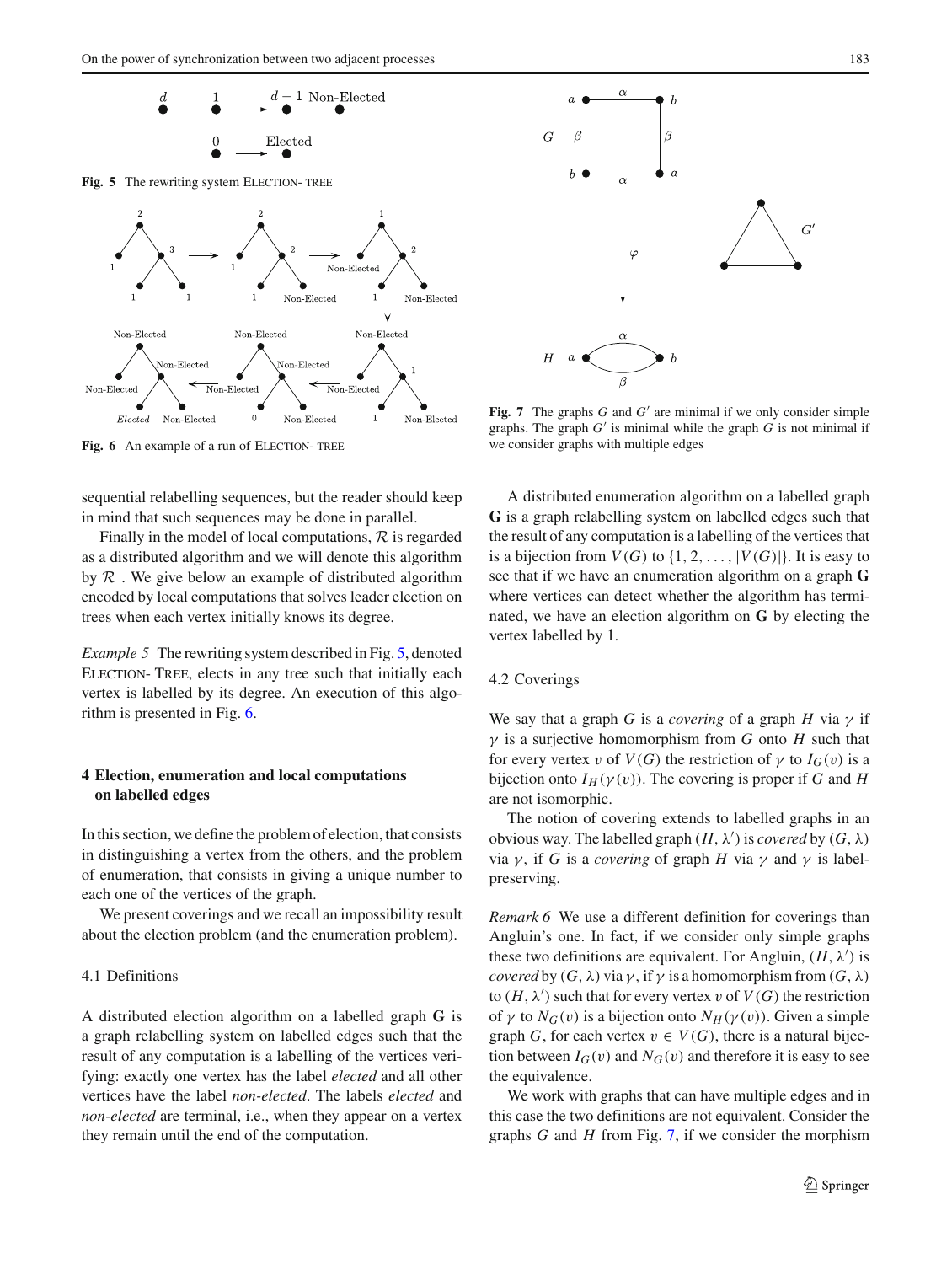$\varphi$  defined from *G* to *H* by the letters *a*, *b*,  $\alpha$ ,  $\beta$ , we easily see that *G* is a covering of *H*. But if we use Angluin's definition of covering, *G* is not a covering of *H* since for each  $u \in G$ ,  $|N_G(u)| = 2$ , whereas for each  $v \in H$ ,  $|N_H(v)| = 1$ .

A labelled graph **G** is called *minimal* if every covering from **G** to some **H** is a bijection. Complete graphs are examples of minimal graphs. The graphs *G*! and *H* from Fig. [7](#page-6-1) are minimal graphs, whereas *G* is a proper covering of *H* and therefore *G* is not minimal. Moreover, *G* is not a proper covering of any simple graph.

*Remark 7* From a complexity point of view it has been shown [\[10](#page-18-6)] that deciding if a given graph *G* is minimal is co-NP-complete.

<span id="page-7-1"></span>We have the following basic property of coverings (see [\[24](#page-19-12)]):

**Lemma 8** ([\[24\]](#page-19-12)) *For every covering* γ *from* **G** *to* **H** *there exists an integer q such that*  $|\gamma^{-1}(x)| = q$ *, for all x* ∈  $V(H) \cup E(H)$ .

The integer *q* in the previous lemma is called the number of *sheets* of the covering. We also refer to γ as a *q-sheeted covering*.

From Lemma [8,](#page-7-1) we deduce that for any graph **G** such that  $|V(G)|$  and  $|E(G)|$  are coprimes, **G** is minimal. Examples of such graphs are trees, *k*-trees, graphs with a prime number of vertices (or edges). If the number of distinct labels appearing on the vertices of **G** is coprime with the size of *G*, again, we can deduce that **G** is minimal.

The following lemma shows that two edges that have the same image by a covering cannot have a common end vertex.

**Lemma 9** *Let* **G** *be a covering of* **H** *via*  $\gamma$  *and let*  $e_1, e_2 \in$ *E*(*G*) *be such that*  $e_1 \neq e_2$ *. If*  $\gamma(e_1) = \gamma(e_2)$  *then*  $A_G(e_1) \cap$  $A_G(e_2) = ∅$ *, i.e., Ends*( $e_1$ )∩ *Ends*( $e_2$ ) = Ø.

# 4.3 Local computations and coverings

We now present the fundamental lemma connecting coverings and locally generated relabelling relations on labelled edges due to Angluin [\[3\]](#page-18-1). It states that, whenever **G** is a covering of **H**, every relabelling step in **H** can be lifted to a relabelling sequence in **G**, which is compatible with the covering relation.

**Lemma 10** (Lifting Lemma [\[3\]](#page-18-1)) *Let* R *be a locally generated relabelling relation on labelled edges and let* **G** *be a covering of* **H** *via* γ. *If* **H** R<sup>∗</sup> **H**! *then there exists* **G**! *such that*  $G \mathcal{R}^* G'$  *and*  $G'$  *is a covering of*  $H'$  *via*  $\gamma$ *.* 

*Proof* It suffices to show the claim for the case  $H \mathcal{R} H'$ . Suppose that the relabelling step changes labels in  $A_H(e)$ , for some edge  $e \in E(H)$ . We may apply this relabelling step to each of the disjoint labelled single edge graphs of  $\gamma^{-1}(A_H(e))$ , since they are isomorphic to  $A_H(e)$ . This yields **G**<sup> $\prime$ </sup> which satisfies the claim.

This is depicted in the following commutative diagram:

$$
\begin{array}{ccc}\nG & \xrightarrow{\text{R}^*} & G' \\
\gamma \downarrow & & \downarrow{\gamma} \\
H & \xrightarrow{\text{R}^*} & H'\n\end{array}
$$

4.4 Impossibility result

We prove that there exists no enumeration algorithm and no election algorithm on a graph **G** if the graph is not minimal. To show this result, we use the same method as in the Lifting Lemma [\[3](#page-18-1)]. If we assume there exists an enumeration (or an election) algorithm we deduce that there exists a run which either does not terminate or it terminates and there are two vertices having the same number (or two elected vertices). In any case we obtain a contradiction, and:

<span id="page-7-2"></span>**Proposition 11** *Let* **G** *be a labelled graph which is not minimal, there is no enumeration* (*election*) *algorithm for* **G***.*

# <span id="page-7-0"></span>**5 An enumeration algorithm for minimal graphs based on local computations on labelled edges**

In this section, we describe an algorithm  $M$  using local computations on labelled edges that solves the enumeration problem on a minimal labelled graph **G**. This algorithm is related and uses some ideas developed in [\[20](#page-19-7)]. Each vertex v attempts to get its own number between 1 and  $|V(G)|$ . A vertex chooses a number and broadcasts it with its label and its labelled neighbourhood all over the network. If a vertex  *discovers the existence of another vertex*  $*v*$  *with the same* number, then it compares its *local view*, i.e., the labels and numbers of its neighbours, with the local view of  $v$ . If the label of *u* or the local view of *u* is "weaker" (for an order defined below), then *u* chooses another number and broadcasts it again with its local view. At the end of the computation, every vertex will have a unique number if the graph is minimal.

5.1 Labels

#### *5.1.1 Labels for edges*

For each edge  $e \in E(G)$  a number  $p(e)$  will be associated to *e* such that at the end of the run for each endvertex v of *e* if  $e, e' \in I_G(v)$  and  $e \neq e'$  then  $p(e) \neq p(e')$ . The label of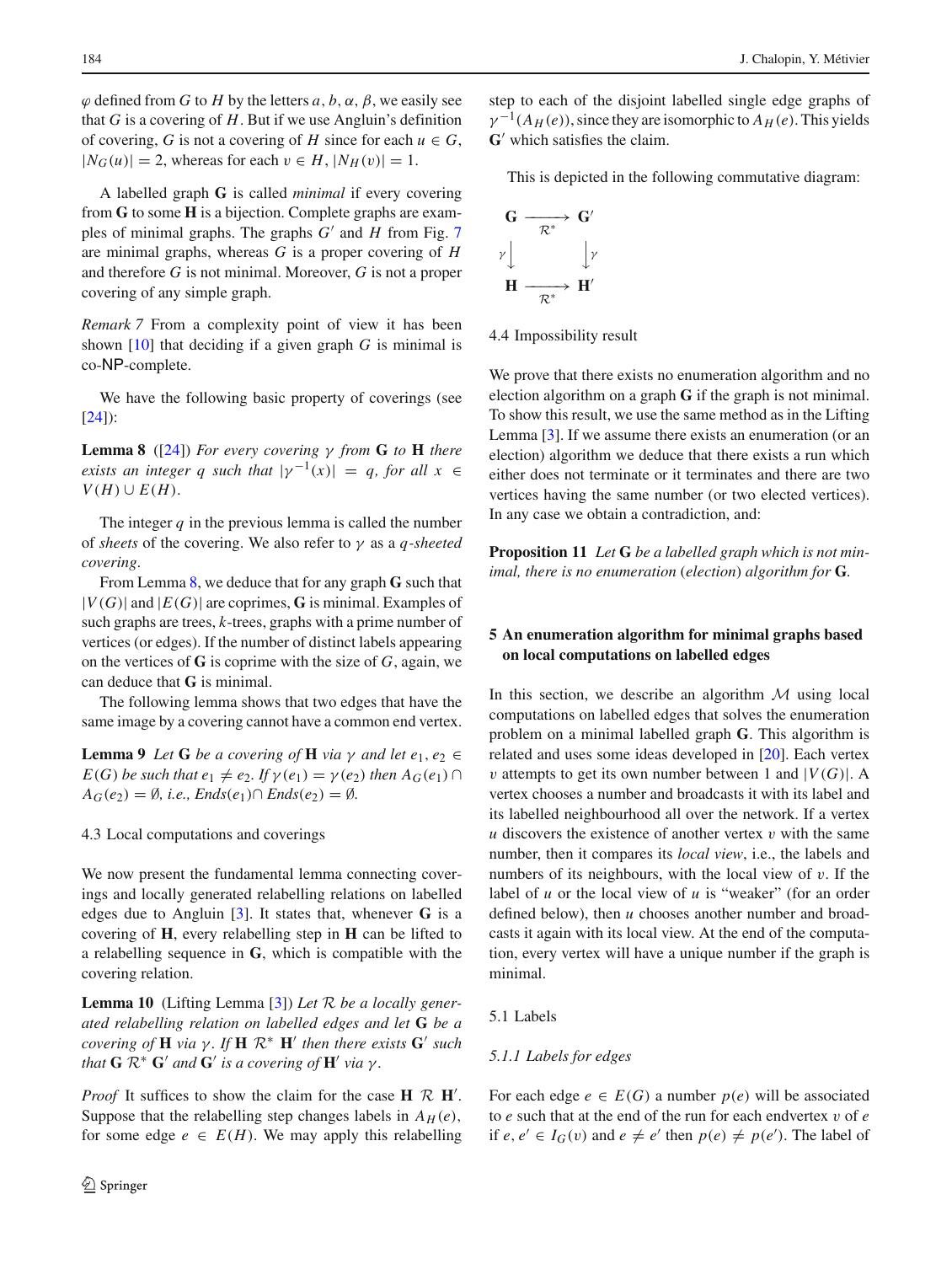an edge *e* is the pair  $(\lambda(e), p(e))$  and the initial labelling is  $(\lambda(e), 0).$ 

*Remark 12* The label *p*(*e*) for an edge *e* simulates a port numbering.

#### *5.1.2 Labels for vertices*

For each vertex  $v \in V(G)$ , the label of v is of the form  $(\lambda(v), n(v), N(v), M(v))$  where:

- *n*(v) ∈ N is the *number* of the vertex v computed by the algorithm;
- $N(v) \in \mathcal{P}_{fin}(\mathbb{N} \times L \times \mathbb{N})^2$  $N(v) \in \mathcal{P}_{fin}(\mathbb{N} \times L \times \mathbb{N})^2$  is the *local view* of v, and it is a tuple defined by:

$$
N(v) = \{ (p(e), \lambda(e), n(v')) \mid e \in I_G(v),
$$
  
Ends(e) = {v, v' } and  $p(e) \neq 0$ };

*− M*(*v*) ⊆  $\mathbb{N} \times L \times \mathcal{P}_{\text{fin}}(\mathbb{N} \times L \times \mathbb{N})$  is the *mailbox* of *v* and contains the whole information received by  $v$  at any step of the computation; for each element  $(n_0, \ell_0, N_0)$  of  $M(v)$  there exists a vertex  $u$  and a step  $i$  such that at step  $i, n(u) = n_0, N(u) = N_0$  and  $\lambda(u) = \ell_0$ .

The initial labelling of any vertex v is  $(\lambda(v), 0, \emptyset, \emptyset)$ .

#### 5.2 An order on local views

The fundamental property of the algorithm is based on a total order on local views, as defined in [\[20](#page-19-7)], such that the local view of any vertex cannot decrease during the computation. We assume for the rest of this paper that the set of labels *L* is totally ordered by  $\lt_L$ . We consider the lexicographic order on  $\mathbb{N} \times L \times \mathbb{N}$ , i.e.,  $(p, \ell, n) < (p', \ell', n')$  if  $p < p'$  or  $(p = p'$  and  $\ell < \ell'$ ) or  $(p = p'$  and  $\ell = \ell'$  and  $n < n'$ ). Then we define the order  $\prec$  on  $\mathcal{P}_{fin}(\mathbb{N} \times L \times \mathbb{N})$ by:  $N_1 \prec N_2$  if the maximum of the symmetric difference  $N_1 \triangle N_2 = (N_1 \setminus N_2) \cup (N_2 \setminus N_1)$  belongs to  $N_2$ .

If  $N(u) \prec N(v)$ , then we say that the local view  $N(v)$ of v is stronger than the one of  $u$  and that  $N(u)$  is weaker than  $N(v)$ . Using the total order <*L* over *L*, the order < is extended to an order over  $L \times \mathcal{P}_{fin}(\mathbb{N} \times L \times \mathbb{N})$ :  $(\ell, N) \prec$  $(\ell', N')$  if  $\ell <_L \ell'$  or if  $\ell = \ell'$  and  $N \prec N'$ . In the sequel, the reflexive closure of  $\prec$  will be denoted by  $\preceq$ .

#### 5.3 Relabeling rules

We describe here the relabelling rules that define the enumeration algorithm.

| $\mathcal{M}_1$ :                                                                           |                                                                                           |  |  |
|---------------------------------------------------------------------------------------------|-------------------------------------------------------------------------------------------|--|--|
| $(\ell_1, n_1, N_1, M_1)$ $(\ell_e, p)$<br>If $M_1 \neq M_2$<br>then $M' := M_1 \cup M_2$ . | $(\ell_2, n_2, N_2, M_2)$ $(\ell_1, n_1, N_1, M')$ $(\ell_e, p)$ $(\ell_2, n_2, N_2, M')$ |  |  |

The second rule  $\mathcal{M}_2$  does not involve any synchronization with a neighbour vertex. It enables a vertex  $v$  to change its identity if the current identity number  $n(v)$  is 0 or if the mailbox of v contains a message from a vertex with the same identity but with a stronger label or a stronger local view.

$$
\mathcal{M}_2:
$$
\n
$$
(\ell, n, N, M)
$$
\n
$$
\ell, k, N, M')
$$
\nIf  $n = 0$  or  $\exists (n, \ell', N') \in M$  such that  $(\ell, N) \prec (\ell', N')$   
\nthen  $k := 1 + \max\{n' \mid \exists (n', \ell', N') \in M\};$   
\n
$$
M' := M \cup \{(k, \ell, N)\}.
$$

The third rule  $\mathcal{M}_3$  allows to change the current identity for a vertex  $v$  having a neighbour  $v'$  with exactly the same current label (all four components should be identical). This relabelling step can be applied only if the rule  $\mathcal{M}_2$  cannot be applied by  $v$  or  $v'$ .

| $\mathcal{M}_3$ :                                                                                                                                                                      |                   |                    |               |                    |
|----------------------------------------------------------------------------------------------------------------------------------------------------------------------------------------|-------------------|--------------------|---------------|--------------------|
| $(\ell, n, N, M)$<br>$(\ell_e, p)$                                                                                                                                                     | $(\ell, n, N, M)$ | $(\ell, k, N, M')$ | $(\ell_e, p)$ | $(\ell, n, N, M')$ |
| $n > 0$ and<br>Τf<br>$\forall (n, \ell', N') \in M, (\ell', N') \preceq (\ell, N)$<br>then $k := 1 + \max\{n'   \exists (n', \ell', N') \in M\}$ ;<br>$M' := M \cup \{(k, \ell, N)\}.$ |                   |                    |               |                    |

The fourth rule is applied on an edge  $e = \{v, v'\}$  if  $e$  has not yet a number, i.e.,  $p(e) = 0$ . We will prove that the choosen number is such that it is different from numbers of the other incident edges to  $v$  or  $v'$ . Then we update local views and mailboxes of  $v$  and  $v'$ . This rule is applied on the edge  $e$  if rules  $\mathcal{M}_1$ ,  $\mathcal{M}_2$  and  $\mathcal{M}_3$  cannot be applied on *e*, *v* or *v'*.

| $\mathcal{M}_4$ :                                                                                                                                                                                                                     |  |  |
|---------------------------------------------------------------------------------------------------------------------------------------------------------------------------------------------------------------------------------------|--|--|
| $(\ell_2, n_2, N_2, M)$ $(\ell_1, n_1, N'_1, M')$ $(\ell_e, p)$ $(\ell_2, n_2, N'_2, M')$<br>$(\ell_1, n_1, N_1, M)$ $(\ell_e, 0)$                                                                                                    |  |  |
| Ιf<br>$n_1 > 0, n_2 > 0, n_1 \neq n_2,$<br>$\forall (n_1, \ell'_1, N'_1) \in M, (\ell'_1, N'_1) \preceq (\ell_1, N_1)$ and<br>$\forall (n_2, \ell'_2, N'_2) \in M, (\ell'_2, N'_2) \prec (\ell_2, N_2)$                               |  |  |
| then $p := 1 + \max\{p' \mid \exists (p', \ell', n') \in N_1 \cup N_2\}$ ;<br>$N'_1 := N_1 \cup \{(p, \ell_e, n_2)\}\;;$<br>$N'_2 := N_2 \cup \{(p, \ell_e, n_1)\}\;;$<br>$M' = M \cup \{(n_1, \ell_1, N'_1), (n_2, \ell_2, N'_2)\}.$ |  |  |

The fifth rule is applied on an edge  $e = \{v, v'\}$  if it is necessary to update local views of v or v', i.e.,  $(p(e), \lambda(e), n(v')) \notin$  $N(v)$  or  $(p(e), \lambda(e), n(v)) \notin N(v')$ . This rule cannot be applied if one of the preceeding rules can be applied.

<span id="page-8-0"></span><sup>&</sup>lt;sup>2</sup> For any set *S*,  $\mathcal{P}_{fin}(S)$  denotes the set of finite subsets of *S*.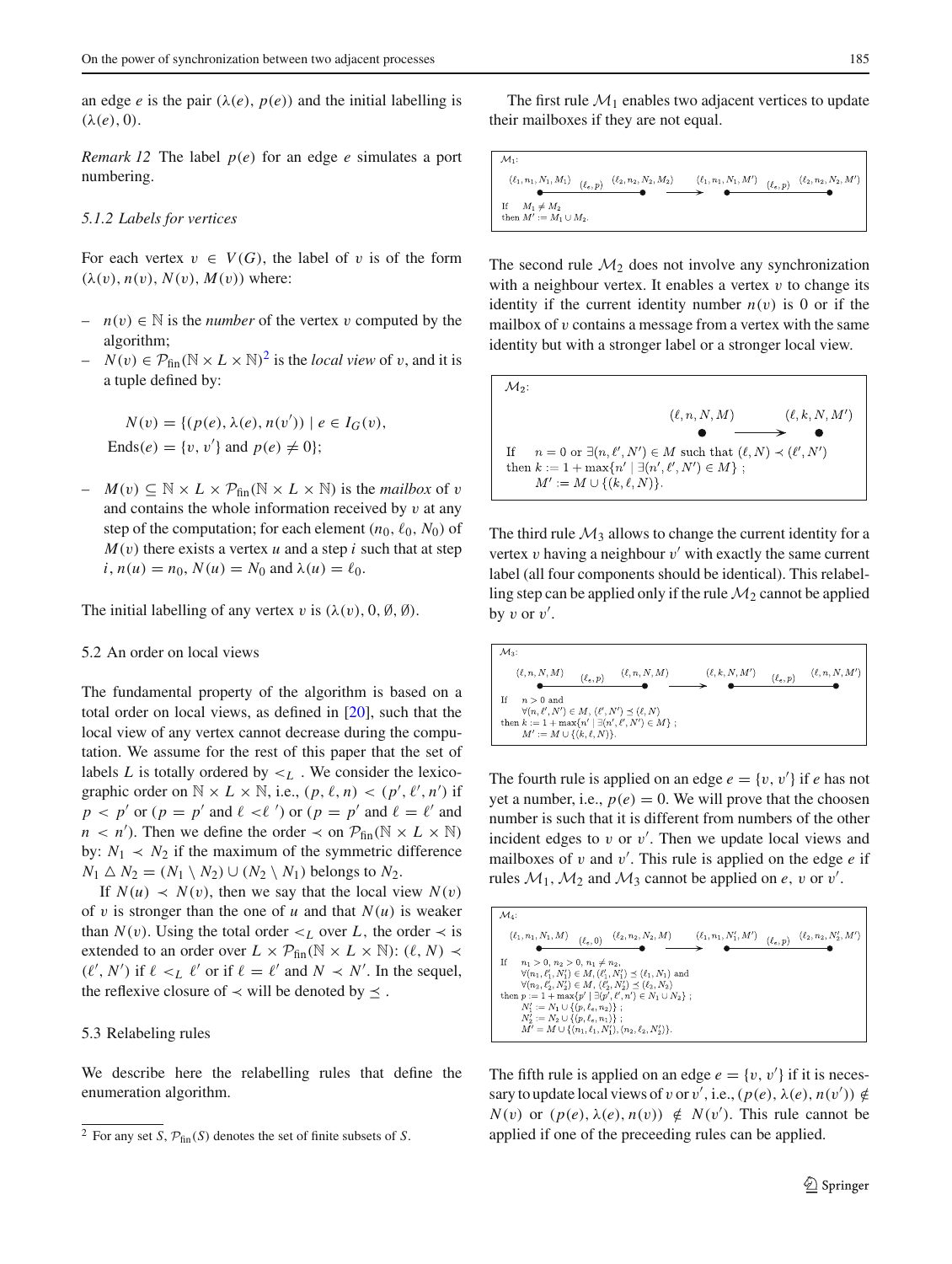

#### 5.4 Main properties and proof of M

Let **G** be a simple labelled graph. In the following *i* is an integer denoting a computation step. Let  $(\lambda(v), n_i(v), N_i(v))$ ,  $M_i(v)$ ) be the label of the vertex v after the *i*th step of the computation and let  $(\lambda(e), p_i(e))$  be the label of the edge *e* after the *i*th step.

A careful examination of the relabelling rules shows:

<span id="page-9-0"></span>**Lemma 13** *For all edges e, e'*  $\in E(G)$ *, for any vertex*  $v \in E(G)$ *V*(*G*)*, and at each step i,*

- 1.  $p_i(e) \neq 0 \implies p_{i+1}(e) = p_i(e)$ ,
- 2.  $\exists (p, \ell_e, n) \in N_i(v) \iff \exists e \in I_G(v) \text{ such that } p_i(e) =$  $p > 0$  *and*  $\lambda(e) = \ell_e$ ,
- 3.  $(p_i(e) \neq 0 \text{ and } p_i(e') \neq 0 \text{ and } Ends(e) \cap End(e') \neq \emptyset$  $\implies p_i(e) \neq p_i(e'),$
- 4.  $n_i(v) \neq 0 \implies (n_i(v), \lambda(v), N_i(v)) \in M_i(v)$ ,
- 5.  $\forall (p, \ell_e, n) \in N_i(v) : n \neq 0, p \neq 0 \text{ and } \exists (n, \ell', N') \in$ *Mi*(v)*,*
- 6.  $\exists (p, \ell_e, n_i(v)) \in N_i(v)$ ,
- 7.  $\forall (p, \ell_e, n), (p', \ell'_e, n') \in N_i(v), p \neq p'.$

<span id="page-9-3"></span>We now prove an increasing lemma that enables to prove the termination of the algorithm.

**Lemma 14** *For each vertex* v *and each step i :*

- $n_i(v) \leq n_{i+1}(v),$
- *–*  $N_i(v) \leq N_{i+1}(v)$ ,
- *–*  $M_i(v) ⊆ M_{i+1}(v)$ .

*Proof* The property is obviously true for the vertices that are not involved in the rule applied at step *i*. Furthermore, it is easy to see that for each vertex v, we always have  $M_i(v) \subseteq$  $M_{i+1}(v)$ .

For each vertex v and each step *i* such that  $n_i(v) \neq$  $n_{i+1}(v), n_{i+1}(v) = 1 + \max\{n_1; (n_1, \ell_1, N_1) \in M_i(v)\}\$ and either  $n_i(v) = 0 < n_{i+1}(v)$  or  $(n_i(v), \lambda(v), N_i(v)) \in M_i(v)$ as shown in Lemma [13](#page-9-0) and therefore  $n_i(v) < n_{i+1}(v)$ .

For each vertex v such that  $N_i(v) \neq N_{i+1}(v)$ , either a new element has been added to  $N_i(v)$  and therefore  $N_i(v) \preceq$ *N<sub>i+1</sub>*(*v*), or *N<sub>i+1</sub>*(*v*) = *N<sub>i</sub>*(*v*) \ {(*p*,  $\ell_e$ , *m*)} ∪{ (*p*,  $\ell_e$ , *m'*)} where  $m' = n_{i+1}(v')$  whereas  $m = n_{i_0}(v')$  for a step  $i_0 \le i$ ; therefore  $m' > m$  and consequently,  $N_i(v) \leq N_{i+1}(v)$ .

Furthermore, one of the inequalities is strict for at least one vertex, since each time a rule is applied, there exists at least one vertex whose label is modified.

<span id="page-9-2"></span>**Lemma 15** *For every*  $v \in V(G)$  *and for every step i if*  $(m, \ell, N) \in M_i(v)$  *then there exists a vertex*  $w \in V(G)$ *such that*  $n_i(w) = m$ .

*Proof* First we note that  $(m, \ell, N)$  is added at step *i* to  $\bigcup_{v \in \mathbb{R}} M_i(v)$  only if there exists a vertex v such that  $n_i(v) =$  $v\in V(G)$  $m, \lambda(v) = \ell$  and  $N_i(v) = N$ .

Let  $v$  be a vertex, let  $i$  be a step of computation and let  $(m, \ell, N)$  be an element of  $M_i(v)$ ; we denote by *U* the set  $\{(u, j) \in V(G) \times \mathbb{N} \mid j \leq i, n_i(u) = m\}.$ 

Let *U'* be the set defined by  $U' = \{(u, j) \in U \mid$  $\forall (u', j') \in U, (\lambda(u'), N_{j'}(u')) \prec (\lambda(u), N_j(u))$  or  $(\lambda(u'),$  $N_{j'}(u') = (\lambda(u), N_j(u))$  and  $j' \leq j$ .

By hypothesis,  $(m, \ell, N) \in M_i(v)$ , thus *U* et *U'* are two nonempty sets. Furthermore, there exists  $i_0$  such that for all  $(u, j) \in U', j = i_0.$ 

If  $i_0 < i$  then there exists exactly one element  $(u, i_0) \in U'$ (at each step the number of at most one vertex is modified). Thus the number  $n_{i_0}(u) = m$  has been modified at step  $i_0+1$ . This is not possible because at this step the vertex *u* had no neighbour with the same name  $m$ , thus the rule  $\mathcal{M}_3$  has not been applied, and as  $(\lambda(u), N_{i_0}(u))$  is maximal the rule  $\mathcal{M}_2$ has not been applied on *u* at the step  $i_0$ . Finally,  $i_0 = i$  and there exists a vertex w such that  $n_i(w) = m$ .

<span id="page-9-1"></span>**Lemma 16** *For every vertex*  $v \in V(G)$  *and every step i*  $such that n_i(v) \neq 0, given (m', \ell', N') \in M_i(v), for every$  $1 \leq m \leq m'$ , there exists  $(m, \ell, N) \in M_i(v)$ .

*Proof* We show this claim by induction on *i*. For  $i = 0$ the property is true. We assume that the property holds for  $i > 0$ . This property remains true at step  $i + 1$  for every vertex  $w \in V(G)$  not modified by this step. Let v be a vertex whose label is modified at step  $i + 1$ .

If the rule  $\mathcal{M}_1$  is applied at step  $i + 1$  on v and on a neighbour of v, then  $M_{i+1}(v) = M_i(v) \cup M_i(v')$  and the property is still verified at step  $i + 1$  because it is true for v and v' at step *i*.

If the rule  $M_2$  or the rule  $M_3$  is applied on v at step *i* + 1, then  $M_{i+1}(v) = M_i(v) \cup \{1 + \max\{m \mid (m, \ell, N) \in$  $M_i(v)$ ,  $\lambda(v)$ ,  $N_i(v)$ }, finally for each  $m \in M_{i+1}(v)$ , the property remains true.

If the rule  $\mathcal{M}_4$  or the rule  $\mathcal{M}_5$  is applied on v at step  $i + 1$ , for all  $(m, \ell, N) \in M_{i+1}(v)$ , there exists  $(m, \ell, N') \in M_i(v)$ and the property remains true.

**Lemma 17** *Any run* ρ *of the enumeration algorithm on a connected labelled graph*  $\mathbf{G} = (G, \lambda)$  *terminates.*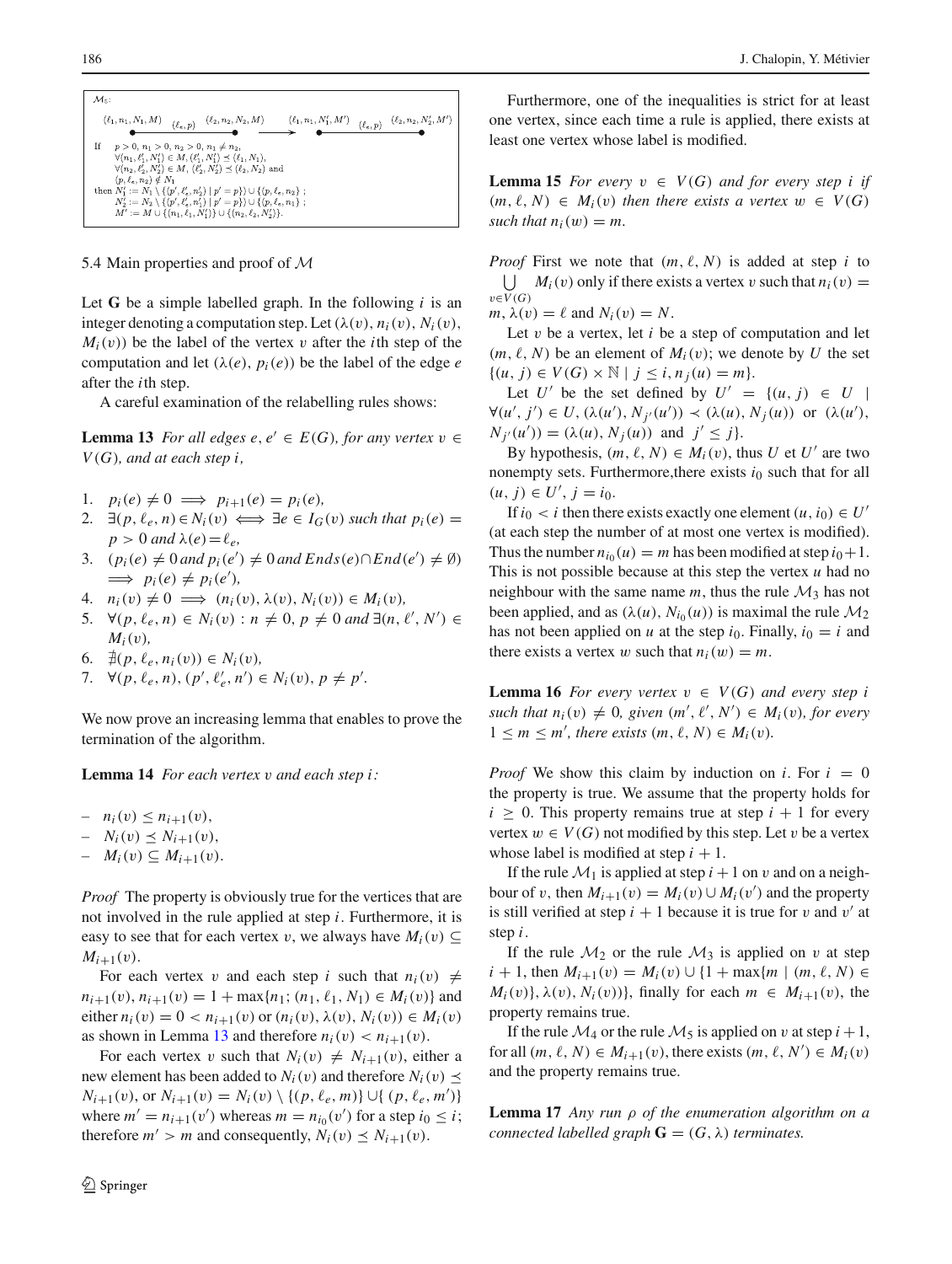*Proof* From Lemmas [15](#page-9-2) and [16,](#page-9-1) the numbers that can have the different vertices are between 0 and  $|V(G)|$  and once an edge get a number, its label never changes. Consequently,  $N(v)$  and  $M(v)$  can also take only a finite number of values and therefore, it follows from Lemma [14](#page-9-3) that the algorithm terminates.

If v is a vertex of *G* and *e* is an edge of *G* then the label of v after a run  $\rho$  of the enumeration algorithm is denoted by  $(\lambda(v), c_{\rho}(v))$  with  $c_{\rho}(v) = (n_{\rho}(v), N_{\rho}(v), M_{\rho}(v))$  and the label of *e* is denoted by  $(\lambda(e), p_{\rho}(e))$ .

**Lemma 18** *Any run* ρ *of the enumeration algorithm on a connected labelled graph*  $\mathbf{G} = (G, \lambda)$  *terminates and yields a final labelling* (λ, *c*ρ) *verifying the following conditions for all vertices*  $v, v'$  *of G:* 

- 1. Let m be the maximal number in the final labelling,  $m =$  $\max_{f \in V(G)} n_{\rho}(v)$ . Then for every  $1 \leq k \leq m$ , there is some  $v \in V(G)$  $v \in V(G)$  *with*  $n_o(v) = k$ .
- 2.  $M_{\rho}(v) = M_{\rho}(v').$
- 3.  $(n_{\rho}(v), \lambda(v), N_{\rho}(v)) \in M_{\rho}(v').$
- 4. If  $n_{\rho}(v) = n_{\rho}(v')$  then  $(\lambda(v) = \lambda(v')$  and  $N_{\rho}(v) =$  $N_\rho(v')$ ).
- 5. *for any edges e*,  $e' \in I_G(v)$ ,  $p_\rho(e) > 0$ ,  $p_\rho(e') > 0$  and  $p_{\rho}(e) \neq p_{\rho}(e').$
- 6.  $(p, \ell, n) \in N_\rho(v)$  *if and only if there exists an edge e incident to* v *such that*  $p_{\rho}(e) = p$  *and*  $\lambda(e) = \ell$ *. Furthermore, if Ends*{ $e$ } = {v, w}*, then*  $n<sub>\rho</sub>(w) = n$  *and*  $(p, \ell, n_\rho(v)) \in N_\rho(w)$ .

*Proof* 1. By Lemmas [15](#page-9-2) and [16](#page-9-1) applied to the final labelling.

- 2. Otherwise, the rule  $\mathcal{M}_1$  could be applied.
- 3. A direct corollary of the previous property using Lemma [13.](#page-9-0)
- 4. Otherwise the rule  $\mathcal{M}_2$  could be applied to v or v'.
- 5. Otherwise, the rule  $\mathcal{M}_4$  could be applied and they are different by Lemma [13.](#page-9-0)
- 6. From Lemma [13](#page-9-0) and otherwise  $M_3$ ,  $M_4$  or  $M_5$  could be applied.

**Proposition 19** *Given a graph labelled* **G** *and an execution* ρ *the enumeration algorithm on* **G***, a labelled graph* **H** *is associated to the final labelling such that* **G** *is a covering of* **H***.*

*Proof* Let *m* be the maximal number in the final labelling and consider the graph *H* such that  $V(H) = [1, m]$  and *E*(*H*) = {(*p*, { $n<sub>ρ</sub>(v)$ ,  $n<sub>ρ</sub>(v')$ }) | ∃*e* ∈ *E*(*G*), Ends(*e*) = {*v*, *v'*}, *p*<sub>*ρ*</sub>(*e*) = *p*} where for each (*p*, {*n*, *n'*}) ∈  $E(H)$ , Ends $((p, {n, n'})$ ) =  ${n, n'}$ .

Consider the homomorphism  $\varphi : G \to H$  such that for each  $v \in V(G)$ ,  $\varphi(v) = n_o(v)$  and for each  $e \in E(G)$  such that Ends(*e*) = {*v*, *v'*},  $\varphi$ (*e*) = ( $p_{\rho}$ (*e*), { $n_{\rho}$ (*v*),  $n_{\rho}$ (*v'*)}). For every  $v, v' \in V(G)$ , if  $n(v) = n(v')$  then  $\lambda(v) = \lambda(v')$ , we can therefore define  $\lambda(\varphi(v)) = \lambda(v)$ . Moreover, if an edge *e* is such that  $Ends(e) = \{v, v'\}$ , it means that  $(p_\rho(e), \lambda(e), n_\rho(v'), \lambda(v')) \in N(v)$  and  $(p_\rho(e), \lambda(e), n_\rho(v)),$  $\lambda(v) \in N(v')$ : we can therefore define  $\lambda(\varphi(e)) = \lambda(e)$ .

For every vertex  $v \in V(G)$  and for every edges  $e, e' \in$  $I_G(v)$ , if  $e \neq e'$ , we know that  $p_\rho(e) \neq p_\rho(e')$  and consequently,  $\varphi(e) \neq \varphi(e')$ :  $\varphi$  is an injection from *I<sub>G</sub>*(*v*) into  $I_H(\varphi(v))$ .

For every vertex  $v \in V(G)$ , for every edge  $f \in I_H(\varphi(v))$ , there exists  $v', v'' \in V(G)$  and  $e \in E(G)$  such that Ends(*e*) =  $\{v', v''\}$  and  $\varphi(e) = f$ . Since Ends(*f*) =  $\{\varphi(v'), \varphi(v'')\}$ , we can assume that  $\varphi(v') = \varphi(v)$  and therefore  $N(v) = N(v')$  and  $(p_\rho(e), \lambda(e), n_\rho(v''), \lambda(v'')) \in$ *N*(*v*). Consequently, there exists  $e' \in I_G(v)$  such that  $\varphi(e) = \varphi(e')$  and therefore  $\varphi$  is a surjection from  $I_G(v)$ into  $I_H(\varphi(v))$ .

Consequently,  $\varphi$  is a surjective homomorphism from **G** into **H** such that for each vertex  $v \in V(G)$ , its restriction to  $I_G(v)$  is a bijection to  $I_H(\phi(v))$ : **G** is a covering of **H** via  $\varphi$ .

Given a minimal graph **G**, if **G** is a covering of a graph **H**,  $G \simeq H$ . Consequently, for every run  $\rho$  of the enumeration algorithm, the graph associated to the final labelling is isomorphic to **G** and the set of numbers the vertices have is exactly  $\{1, \ldots, |V(G)|\}$ . Moreover, it has been shown in Lemma [11](#page-7-2) that for every graph **G** that is not minimal, there exists no algorithm to solve the enumeration problem on **G**.

The termination detection of the algorithm is possible on a minimal graph **G**. Indeed, once a vertex gets the number  $|V(G)|$ , from Lemmas [15](#page-9-2) and [16,](#page-9-1) it knows that all the vertices have a different number and therefore it can detect the termination. Finally:

**Theorem 20** *For every labelled graph* **G***, the following properties are equivalent:*

- 1. *there exists an enumeration algorithm for* **G** *based on local computations on labelled edges,*
- 2. *there exists an election algorithm and an enumeration algorithm with termination detection for* **G** *based on local computation on labelled edges,*
- 3. **G** *is minimal for the covering relation.*

*Remark 21* Let **G** be a minimal graph for the covering relation, a vertex can detect that each vertex has a unique name if it knows the size of the graph (it does not need to know exactly  $G$ ). It means that for each  $n$ , there exists a unique election (or naming) algorithm for the class of minimal grpahs of size *n*.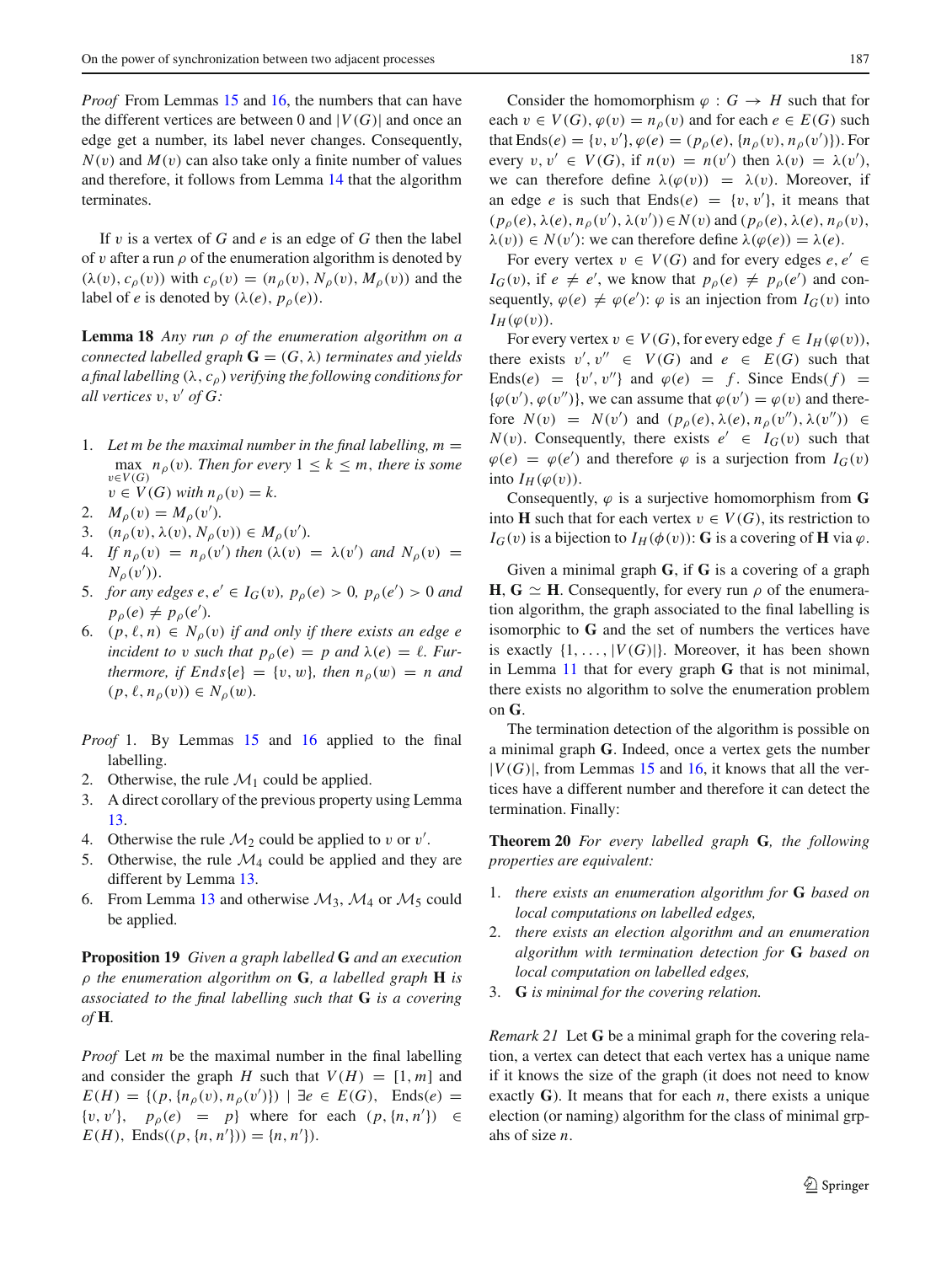#### 5.5 Analysis of M

In this subsection, we study two aspects of the complexity of  $M$  : the maximal length of sequences of any run for a given graph and the maximum local memory requirement at any vertex. First we give an upper bound for the length of sequences for any run of M on a graph **G** of size *n* and maximal vertex degree  $\Delta$ . We show that any execution of our algorithm takes a polynomial number of steps, and that when executing our algorithm, each process needs a memory of polynomial size (in the size of the graph).

**Proposition 22** *Let* **G** *be a labelled graph of size n and maximal vertex degree*  $\Delta$ *. For any run of* M *on* **G**  $O(\Delta n^3)$  *rules are applied.*

*Proof* Let **G** a labelled graph of size *n* and a run  $\rho$  on M n **G**. From Lemmas [15](#page-9-2) and [16,](#page-9-1) we deduce that rules  $M_2$ et  $\mathcal{M}_3$  cannot be applied more that  $\frac{n(n-1)}{2}$  times. Between two steps where rules  $\mathcal{M}_2$  or  $\mathcal{M}_3$  are applied, rules  $\mathcal{M}_4$  and  $\mathcal{M}_5$  are applied at most  $\Delta$  times (once for each neighbour of the relabelled vertex). Thus rules  $\mathcal{M}_4$  and  $\mathcal{M}_5$  are applied  $O(\Delta n^2)$  times.

Each time a vertex  $v$  modifies its number or its local view. a triple of the form  $(n_0, \ell, N)$  is put in  $M(v)$ . For each triple, the rule  $\mathcal{M}_1$  is applied at most *n* times.

The result follows.

Now we study the maximal local memory requirement, i.e., the size of the label added to a vertex. We assume that  $\lambda$ (the labelling of **G**) is such that the initial label on any vertex  $\ell$  needs  $O(\log |V(G)|)$  memory bits.

*Remark 23* We can note that the mailbox of each vertex contains a lot of useless information. Indeed, if some  $(m, \ell, N)$ belongs to the mailbox  $M(v)$  of a vertex v, one can remove from  $M(v)$  all the elements  $(m, \ell', N') \in M(v)$  such that  $(\ell', N') \prec (\ell, N)$ . We can thus replace the mailbox  $M(v)$  of  $v$  by  $\{(m, \ell, N) \in M(v) \mid \forall (m, \ell', N') \in M(v), (\ell', N') \leq$  $(\ell, N)$ . In this way, the mailbox of each vertex contains at most  $|V(G)|$  elements of the form  $(m, \ell, N)$ . In the sequel we assume that the mailboxes verify this property.

**Proposition 24** *Let* **G** *be a labelled graph of size n and maximal degree vertex*  $\Delta$ *. Any run of* M *needs*  $O(\Delta n \log n)$ *memory bits on each vertex.*

*Proof* Let **G** be a labelled graph of size *n* with *m* edges and maximal vertex degree  $\Delta$ . The label of each edge is modified exactly once: it is a number upper bounded by *m*. The local view of any vertex is at most  $\Delta$  triples (*p*,  $\ell_e$ ,  $n_0$ ) of  $O(\log n)$  memory bits. Thus for any vertex v, the memory requirement for  $N(v)$  is  $O(\Delta \log n)$ .

Each vertex needs in its mailbox the following set  $\{(n_0, \ell, N) \in M(v) \mid \forall (n_0, \ell', N') \in M(v), (\ell', N') \preceq$ 

 $(\ell, N)$ . Thus, in the mailbox of each vertex, there is at most *n* triples  $(n_0, \ell, N)$  and the memory requirement is  $O(\Delta \log n)$ memory bits. Finally, the memory requirement for the mailbox of each vertex is  $O(\Delta n \log n)$  memory bits.

*Remark 25* The algorithm of Mazurkiewicz [\[20\]](#page-19-7) is also an algorithm that is executed in a polynomial number of steps, and where each process needs a memory of polynomial size [\[17](#page-19-13)].

On the contrary, the algorithms of Yamashita and Kameda [\[28](#page-19-5)], and of Boldi et al. [\[5](#page-18-3)] run in a linear number of rounds, but each process needs an exponential memory.

#### <span id="page-11-0"></span>**6 Application to Angluin's model**

#### 6.1 Angluin's model

The model of Angluin [\[3\]](#page-18-1) is defined in the following way. The communication model is a point-to-point communication network which is represented as a simple connected undirected graph where vertices represent processes and two vertices are linked by an edge if the corresponding processes have a direct communication link. Processes communicate by message passing and each process can distinguish its neighbours, i.e., the different links incident to it. Since each process knows from which channel it receives a message or it sends a message, one suppose that the network is represented by a simple graph with a port numbering function (see Fig. [8\)](#page-11-1).

**Definition 26** Given a simple labelled graph **G**, a *port numbering* function  $\delta$  is a set of local functions  $\{\delta_u \mid u \in V(G)\}$ such that for each vertex  $u \in V(G)$ ,  $\delta_u$  is a bijection between  $I_G(u)$  and [1, deg<sub>*G*</sub>(*u*)].

There is no global time (the network is asynchronous). A basic computation step is a pairwise exchange of messages by the two processes at the two ends of some edge. This exchange allows the two processes to change their internal states and does not affect any other process.

To break the symmetry between two adjacent processes a non-deterministic "coin toss" may be used. Let *A* be the set of messages, the behaviour of a process of degree d is



<span id="page-11-1"></span>**Fig. 8** A graph *G* with a port numbering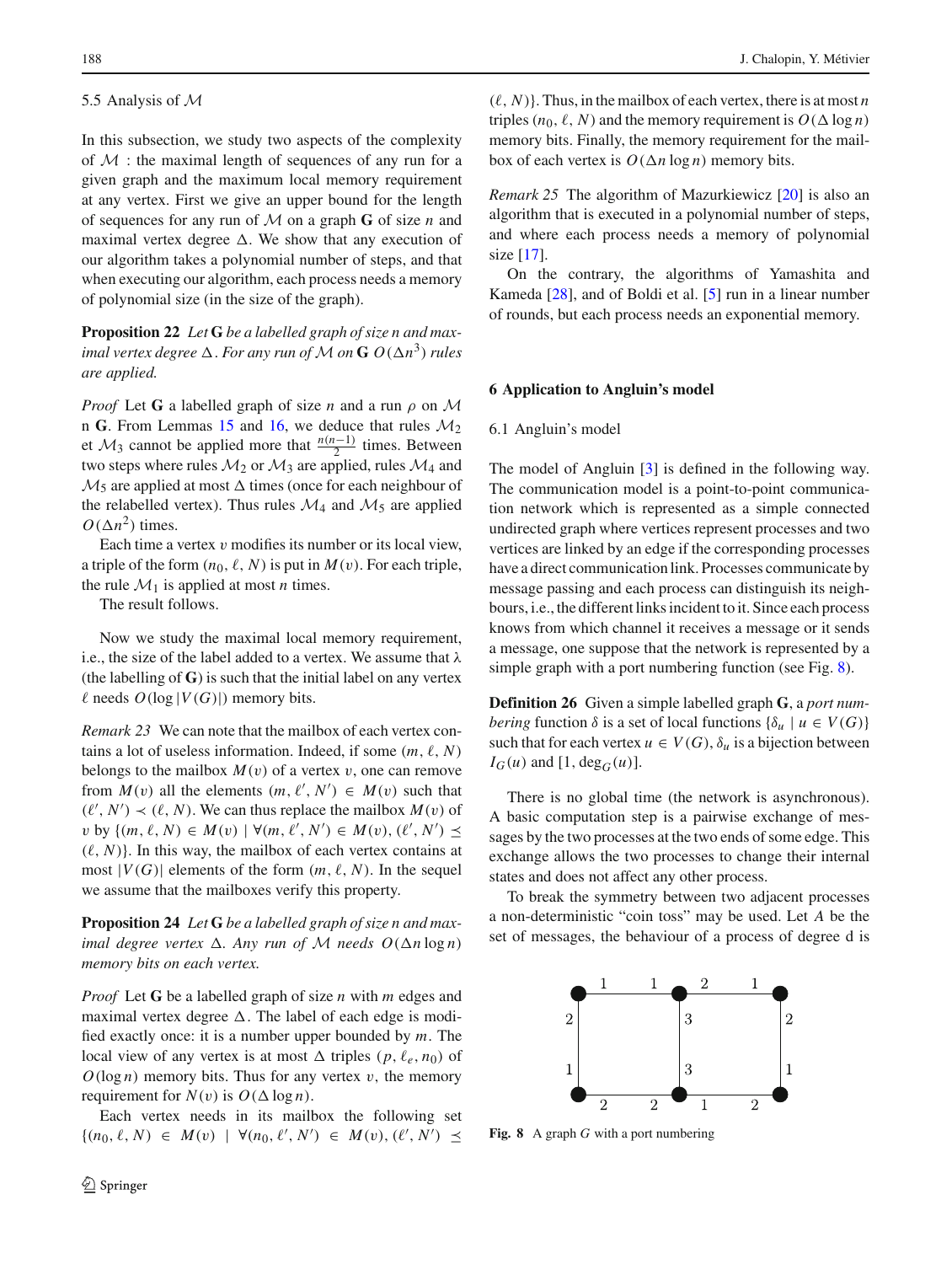

<span id="page-12-2"></span>**Fig. 9** Graphical form of a rule of Angluin's model, where  $X' =$  $f(X, Z, i, 0), Z' = f(Z, X, j, 1), i$  and *j* are the corresponding port numbers and *f* is the transition function



<span id="page-12-3"></span>**Fig. 10** A relabelling rule on an edge with port-numbering



<span id="page-12-4"></span>Fig. 11 A relabelling rule on a labelled edge

defined by a pair  $(Q, M)$  such that  $Q$  is nonempty (possibly infinite) set of states and *M* is a map called a communication function from  $Q \times [1, d]$  to subsets of  $A \times A \times Q$ .

Asynchrony is modelled by considering sets of sequences corresponding to different interleavings of the basic steps.

Thus a basic computation step has the form given in Fig. [9.](#page-12-2) The port numbers of the edges incident to a node may be used by the process located at that node to memorize the labels (states) associated to the corresponding incident edges. This fact implies that relabelling on edges with port numbering can simulate local computations on labelled edges, i.e., rules having the form given in Fig. [10](#page-12-3) simulates rules hav-ing the form given in Fig. [11](#page-12-4) with  $\alpha(i) = \alpha(j) = Y$  and

<span id="page-12-5"></span> $\alpha'(i) = \alpha'(j) = Y'.$ Finally:

**Lemma 27** *Local computations as they are defined in Angluin's model can simulate local computations on labelled edges.*

# 6.2 Election in Angluin's model

Given a labelled graph **G**, as in [\[29\]](#page-19-6), we ask in Angluin's model that there exists an election algorithm for every port numbering δ of **G**.

First, the notion of port numbering may be extended to graphs having multiple edges.

**Definition 28** Let **G** be a labelled graph having possibly multiple edges. A port numbering  $\delta$  is a set of functions  ${\delta_u \mid u \in V(G)}$  such that for any vertex *u*,  $\delta_u$  is a bijection between  $I_G(u)$  and [1, deg<sub>G</sub>(*u*)].

The definition of coverings can be extended in a natural way to graphs with a port numbering:

**Definition 29** A labelled graph **G** with a port numbering  $\delta$  is a covering of a labelled graph **H** with a port numbering  $\delta'$  via *γ* if **G** is a covering of **H** via *γ* and if for any edge *e* ∈ *E*(*G*) and for any vertex  $u \in Ends\{e\}, \delta_u(e) = \delta_{\gamma(u)}(\gamma(e)).$ 

**Lemma 30** *For any labelled graphs* **G** *and* **H** *such that* **G** *is a covering of* **H** *via* γ *, for any port numbering* δ! *of* **H** *there exists a port numbering* δ *such that* (**G**, δ) *is a covering of*

*Proof* It suffices to consider the port numbering induced on **G** by  $\gamma^{-1}$ .

Finally:

 $(\mathbf{H}, \delta').$ 

**Corollary 31** *A labelled graph* **G** *is minimal if and only if for any port numbering* δ, (**G**, δ) *is minimal.*

<span id="page-12-1"></span>From Lemma [27](#page-12-5) we obtain:

**Lemma 32** *For any minimal labelled graph it exists an election algorithm in Angluin's model.*

Conversely, the original impossibility result of Angluin [\[3\]](#page-18-1) states that it is impossible to solve leader election in a nonminimal graph. Even if Angluin's proof does not use exactly the same coverings (she only considers simple graphs), Proposition [11](#page-7-2) remains true in Angluin's model. Indeed, with the proof schemata of Proposition [11](#page-7-2) we prove that if a labelled graph **G** with the port numbering  $\delta$  is a covering of a labelled graph **H** with the port numbering  $\delta'$ , then in Angluin's model for any algorithm  $\mathcal A$  there exists a run of  $\mathcal A$  on  $(\mathbb G, \delta)$  obtained from a run on  $(H, \delta')$ . Thus for any graph G that is not minimal there exists a port numbering  $\delta$  of **G** such that there is no election algorithm and no enumeration algorithm for  $(G, \delta)$ in Angluin's model. This fact and Lemma [32](#page-12-1) prove:

**Theorem 33** *For any simple labelled graph* **G** *there exists an enumeration or an election algorithm for* **G** *in Angluin's model if and only if* **G** *is minimal.*

*Remark 34* As for local computations on labelled edges, the graph**G** is given, thus each vertex knows the size of the graph.

# <span id="page-12-0"></span>**7 Local computations on labelled edges and local computations on open labelled edges are equivalent**

In this part, we prove that an algorithm described by local computations on labelled edges, i.e., of the form:



where  $X' = f_1(X, Y, Z), Y' = f_2(X, Y, Z) = f_2(Z, Y, X)$ ,  $Z' = f_3(Z, Y, X), f_1, f_2$  and  $f_3$  are transition functions on triple of states can be simulated by an algorithm described by local computations on open labelled edges, i.e., of the form:



where  $X' = f_1(X, Y, Z)$  and  $Y' = f_2(X, Y, Z)$ .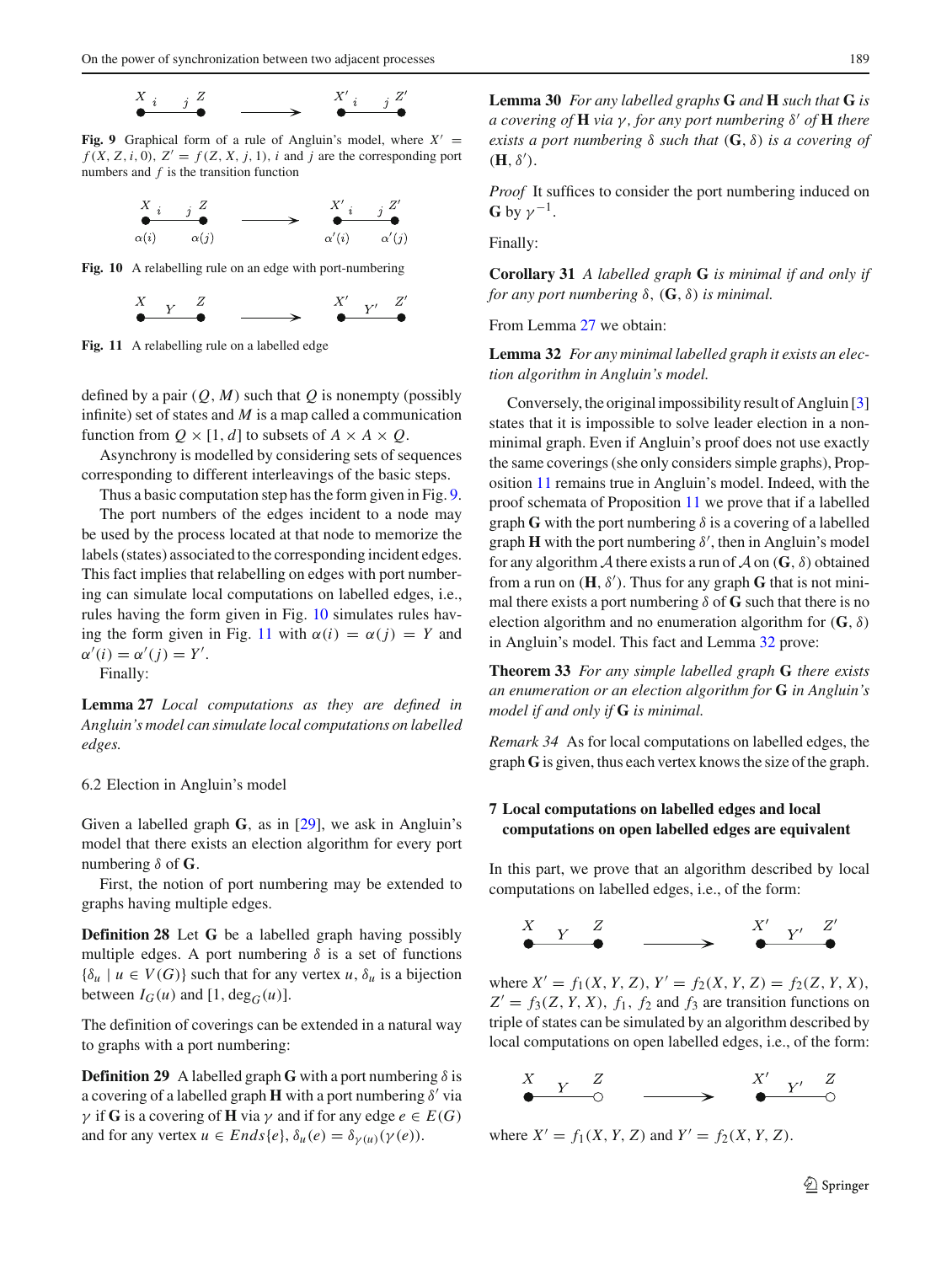The converse is obvious. The proof of this property is not so simple. For example, let us consider the problem consisting of naming the edges such that each vertex does not have two incident edges with the same name. It is easy to find a simple algorithm using local computations on labelled edges that solves this problem, by using a rule like  $\mathcal{M}_4$  of the enumeration algorithm for example, whereas it does not seem so easy to find an algorithm using local computations on open labelled edges that solves the same problem.

First we define formally the notion of simulation.

**Definition 35** Let  $\mathcal{R}_1$  and  $\mathcal{R}_2$  be two algorithms working on label sets  $L_1$  and  $L_2$ . The algorithm  $\mathcal{R}_2$  simulates the algorithm  $\mathcal{R}_1$  if there exist two mappings  $\iota$  from  $L_1$  to  $L_2$  and  $\pi$ from  $L_2$  to  $L_1$  such that for each labelled graph  $\mathbf{G} = (G, \lambda)$ :

- if each run of  $\mathcal{R}_1$  on **G** terminates then each run of  $\mathcal{R}_2$ on  $(G, \iota \circ \lambda)$  terminates, and
- $-$  if for each irreducible labelled graph  $(G, \lambda'_2)$  obtained from  $(G, \iota \circ \lambda)$  with respect to  $\mathcal{R}_2$  there exists an irreducible graph  $(G, \lambda'_1)$  obtained from  $(G, \lambda)$  with respect to  $\mathcal{R}_1$  such that  $\pi \circ \lambda'_2 = \lambda'_1$ .

# 7.1 The main ideas for the simulation

We give a way to simulate a distributed algorithm  $\mathcal R$ described by local computations on labelled edges by a distributed algorithm  $S(\mathcal{R})$  described by local computations on open labelled edges. A distributed algorithm  $R$  using local computations on labelled edges, can be described by a relabelling system  $\{r_i = (\lambda_i, \lambda'_i)\}_{i \geq 0}$  of relabelling rules where each  $\lambda_i$  and  $\lambda'_i$  are two labellings of a graph  $A = (\{v_1, v_2\}, f)$ such that  $\text{Ends}(f) = \{v_1, v_2\}.$ 

For each relabelling rule  $r_i$  in  $\mathcal{R}$ , we define below five relabelling rules and we will show later that the algorithm  $S(\mathcal{R})$ described by these new relabelling rules is a simulation of  $\mathcal R$ that uses local computations on open labelled edges.

A vertex can have the status **free**, **ask** or **acc**; if it is **ask**, it means it wants to simulate a relabelling step of  $R$  with one of its neighbours; if it is **acc**, it means it has accepted to simulate a relabelling step of  $R$  and it is waiting for an acknowledgement from its neighbour involved in this step simulation. An edge can be **free** if it is not involved in a relabelling step simulation, otherwise, it can be in an **ask** state which means that one of its endvertices wants to simulate a relabelling step of  $R$  with the other, or in a **acc** state, which means that an endvertex has accepted to simulate a relabelling step of  $R$  with the other one, or in an **ack** state, which means that the endvertex that wanted to simulate the step has been informed that the other one has accepted.

A vertex v can be in an **ask** state because it wants to simulate a relabelling step with one of its neighbours  $v'$ , but this vertex  $v'$  can have simulated a relabelling step with another neighbour and therefore its label has changed: in this case, a rule enables an **ask** node to get its former label back.

**Notation** In the sequel, the rule *r* defined by:



will be also denoted by  $r = (X, Y, Z, X', Y', Z').$ 

7.2 Labels for the simulation

We assume that the label  $\perp$  is not used by  $\mathcal{R}$ .

*7.2.1 Vertices*

Each vertex v has the label  $(\lambda(v),$ **status** $(v)$ ) where:

- λ(v) is the label of v in R;
- **status** $(v) \in \{\text{free, ask, acc}\}\$ is the status of v, it depends on the state of the simulation.

The initial label of each vertex v is  $(\lambda(v),$  free).

#### *7.2.2 Edges*

Each edge *e* has the label ( $\lambda(e)$ , **status**(*e*), *r*(*e*)) where:

- λ(*e*) is the label of *e* in R,
- **status**( $e$ )  $\in$  {**free**, **ask**, **acc**, **ack**} is the status of *e* and corresponds to the different states of the simulation,
- $r(e) = (\ell_1, \ell_e, \ell_2, \ell'_1, \ell'_e, \ell'_2)$  is the relabelling rule that  $S(R)$  tries to simulate over *e*; if the status of *e* is **free**, then  $r(e) = r_{\perp} = (\perp, \perp, \perp, \perp, \perp, \perp)$ .

Initially, each edge *e* is labelled ( $\lambda(e)$ , free,  $r_{\perp}$ ).

#### 7.3 Relabelling rules for the simulation

In this part we give relabelling rules which enable the simulation of local computations on labelled edges by local computations on open labelled edges. We recall that in relabelling rules below, vertices filled with black (resp. unfilled vertices) is only a notation to underline that they are active (resp. passive) and it has no influence on the relabelling.

We follow the informal description given below. If the status of the endvertices of an edge is **free** and if a rule *r* of R may be applied on this edge then the status of an endvertex of this edge and the status the edge itself become **ask**. We memorize in the state of the edge the relabelling rule  $S(\mathcal{R})$ tries to simulate. The first rule encodes this situation.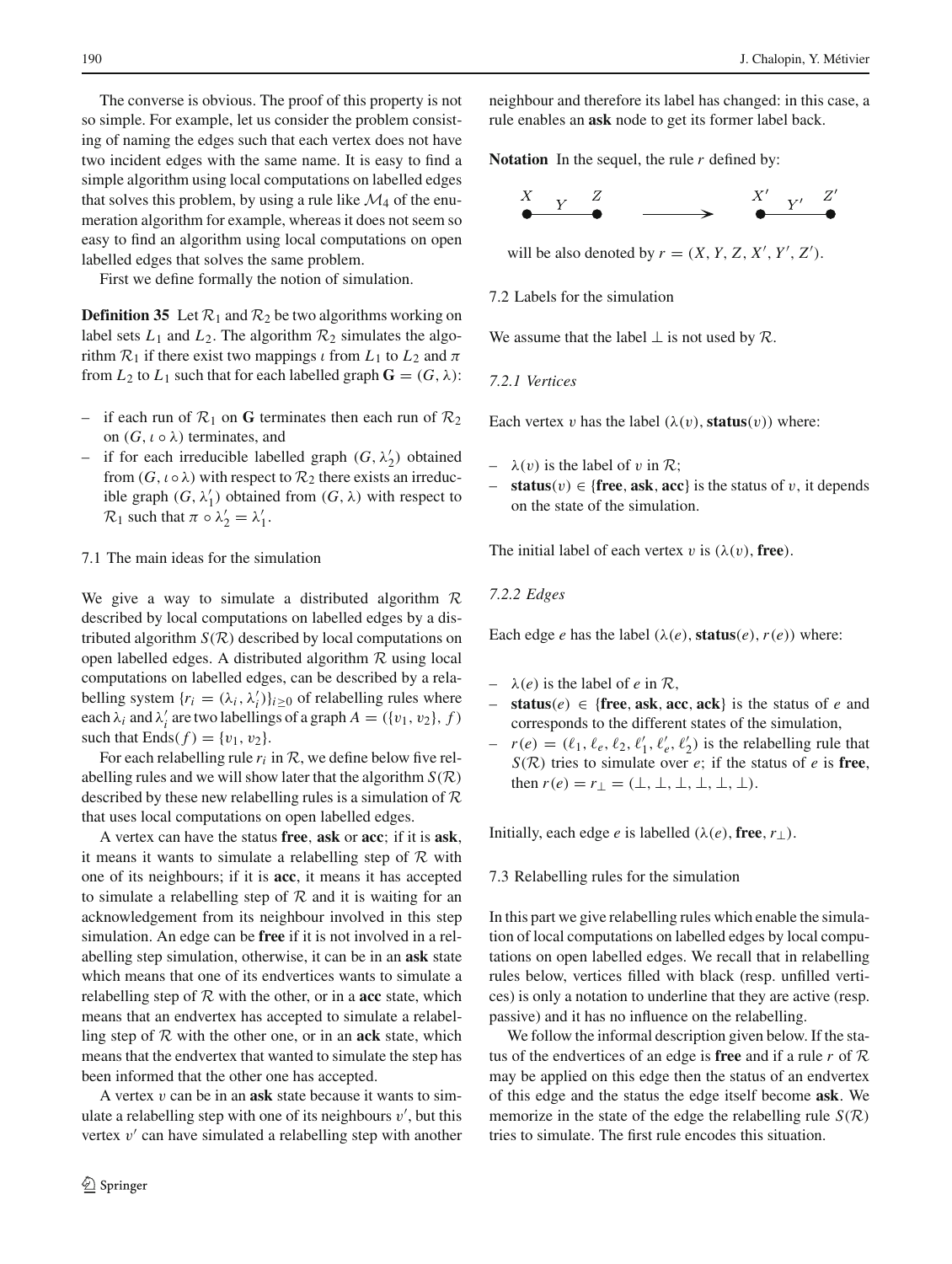

If a vertex  $v$  has a neighbour  $v'$  which has applied the rule  $S_1(r)$ , if the status of v is **free** and if the label  $\lambda(v)$  has not been modified then  $v$  may apply the following rule: the status of v and of *e* become **acc** and the labels  $\lambda(v)$  and  $\lambda(e)$  are modified.



The two next rules correspond to the end of the application of the simulated rule.



The last rule enables a vertex  $v$  to become free if the vertex  $v'$  which has enabled the status **ask** for the vertex v has been relabelled with another vertex and  $v'$  cannot be changed any more.



#### 7.4 Proof of the simulation

Let  $L_1$  be a label set. Let  $R$  be an algorithm described with local computations on labelled edges (its label set is *L*1). Let  $\mathbf{G} = (G, \lambda)$  be a labelled graph on  $L_1$ . Let *S* be the labelling transformation defined by  $S(G) = (G, \lambda')$  where:

- $-$  if v is a vertex of *G* labelled  $\lambda(v)$  :  $\lambda'(v) = (\lambda(v), \text{free})$ ;
- $-$  if *e* is an edge of *G* labelled  $\lambda(e)$  :  $\lambda'(e) = (\lambda(e),$  free,  $r_{\perp})$ .

Let *C* be the inverse transformation of *S*, i.e., *C* is such that  $C(S(G)) = G$ . Let  $S(R)$  be local computations on open labelled edges obtained from  $R$  by the transformations of the previous subsection.

<span id="page-14-0"></span>**Lemma 36** *Let* R *be a labelled edge locally generated relabelling relation. Let* **G** *be a labelled graph. Let*  $(G_i)_{0 \leq i \leq n}$  *be a relabelling sequence obtained from*  $G_0 = G$  *with respect to*  $\mathcal{R}$  . There exists a relabelling sequence  $(\mathbf{G'}_i)_{0 \leq i \leq n'}$  obtained *from*  $\mathbf{G}'_0 = S(\mathbf{G}_0)$  *with respect to*  $S(\mathcal{R})$  *such that*  $C(\mathbf{G}'_{n'}) = \mathbf{G}'(n)$  $\mathbf{G}_n$ . *Furthermore*  $\mathbf{G}_n$  *is irreducible if and only if*  $\mathbf{G}'_n$  *is irreducible.*

*Proof* It suffices to show the claim for  $n = 1$ , i.e., if  $\mathbf{G}_0 \Longrightarrow$ **G**<sub>1</sub> then there exists **G**<sup>'</sup><sub>1</sub> such that  $S(\mathbf{G}_0) \stackrel{*}{\Longrightarrow}$ **G**<sup>'</sup><sub>1</sub> and  $C(G'_1) = G_1$ .

If  $G_0 \implies G_1$  then there exists a rule  $r \in R$  such that  $G_0 \Longrightarrow G_1$ ; let *e* be the edge over which *r* is applied.

Clearly, the sequence  $S_1(r)$ ,  $S_2(r)$ ,  $S_3(r)$  and  $S_4(r)$  can be applied on *e* in  $S(G_0)$ :

$$
\mathbf{G}'_0 \quad \underset{S_1(r)}{\Longrightarrow} \quad \mathbf{I}_1 \quad \underset{S_2(r)}{\Longrightarrow} \quad \mathbf{I}_2 \quad \underset{S_3(r)}{\Longrightarrow} \quad \mathbf{I}_3 \quad \underset{S_4(r)}{\Longrightarrow} \quad \mathbf{G}'_1.
$$

Thus we obtain the labelled graph  $G'_{1}$  verifying  $C(G'_{1}) = G_{1}$ . The last part of the lemma is obvious.

Let  $G = (V, E)$  be a graph; let  $E'$  be a subset of  $E$ ; the subgraph induced by  $E'$  is the graph  $G' = (V', E')$  where  $V' = \{v \in V | v \in End(s(e'), e' \in E'\}.$ 

**Proposition 37** *Let* R *be a labelled edge locally generated relabelling relation. Let* **G** *be a labelled graph. Let*  $(\mathbf{G}'_i)_{0 \leq i \leq n}$  *be a relabelling sequence obtained from*  $\mathbf{G}'_0$  = *S*(**G**) *with respect to S*(*R*). *For any i* ( $0 \le i \le n$ ) *there exists a labelled graph*  $\bf{K}$  *that can be obtained from*  $\bf{G}'_i$  *with respect to S*(R) *such that C*(**K**) *can be obtained from* **G** *with respect to*  $\mathcal{R}$ , *i.e.*,  $G'_{i} \implies \underset{S(\mathcal{R})}{\Longrightarrow}$  **K** and  $G \implies \underset{\mathcal{R}}{\Longrightarrow}$ *C*(**K**).

*Proof* By induction on *i*. It is obvious for  $i = 0$ .

Let  $\mathbf{F}_i$  be the subgraph of  $\mathbf{G}'_i$  induced by edges having a status different from **free**. We prove that by applying rules of  $S(\mathcal{R})$  on edges of  $\mathbf{F}_i$  one can obtain a labelled graph **K** verifying properties of the proposition.

First, we prove that the graphs  $G'$ *i* and  $F$ *i* verify the following decomposition and properties.

- 1. A vertex of  $G_i'$  which does not belong to  $F_i$  has the status **free**.
- 2. The graph  $\mathbf{F}_i$  is an union of disjoint trees:  $\mathbf{F}_i$  =  $\bigcup_{1 \leq i \leq k} T_i$ ; each tree  $T_i$  contains either exactly one vertex with the status**free** or exactly one edge with the status **acc**.
	- (a) If  $\mathbf{T}_i$  contains a vertex, denoted by v, with the status **free** then the only relabelling rule that can be applied on  $\mathbf{G}'_i$  and which intersects  $\mathbf{T}_j$  must be applied on an edge incident to the vertex  $v$ .
		- i. If we apply a relabelling rule on an edge labelled **free** incident to v, this edge is outside of **T**<sub>*j*</sub> and the rule is of the form  $S_1(r)$  for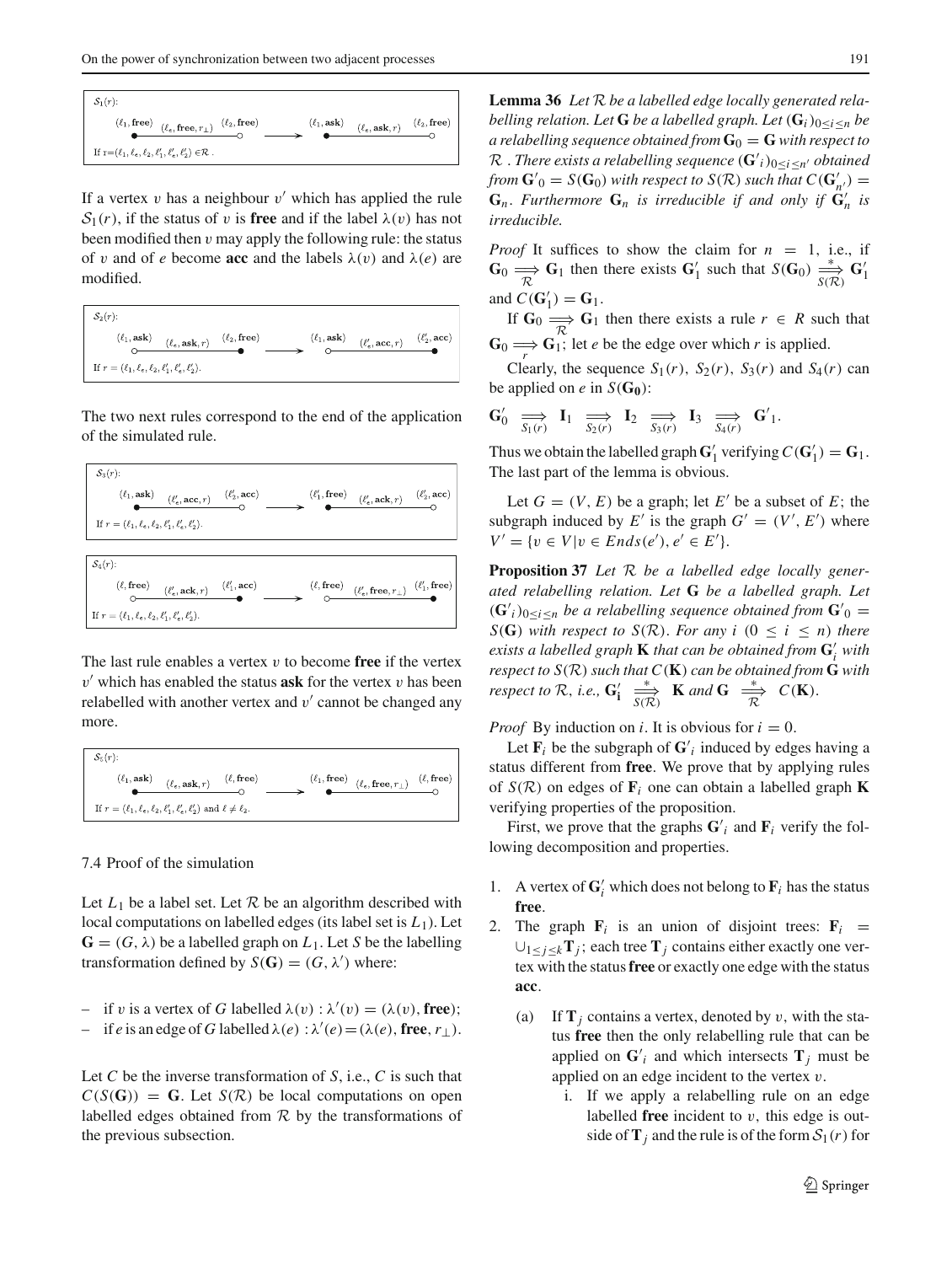some rule  $r$ . Let  $G''$  be the graph we obtain from  $G_i'$ .

- ii. If we apply a rule inside  $\mathbf{T}_i$ . Let  $v_1, v_2, \ldots, v_m$ be the neighbours of v in  $\mathbf{T}_j$ . let  $\mathbf{T}_j^{(\ell)}$  be the tree defined by considering the connected component of  $\mathbf{T}_i$  we obtain by the deletion of the edge  $\{v, v_{\ell}\}\$  and which contains  $v_{\ell}$ ,  $1 \leq \ell \leq m$ . Each edge  $\{v, v_{\ell}\}\$  has either the status **ask** or the status **ack**;
	- A. if the edge  $\{v, v_{\ell}\}\$  has the status **ask** then  $v_\ell$  has the status **ask**; in this case the status of the edge will change either by the application of a rule of the form  $S_2(r)$  or by the application of a rule of the form  $S_5(r)$ . In both cases, *r* is encoded in the label of the edge.
	- If we apply a rule of the form  $S_2(r)$  then let  $G''$  be the labelled graph we obtain from  $G_i'$ .
	- If we apply a rule of the form  $S_5(r)$  then let  $G''$  be the graph we obtain from  $G'_i$ .
	- B. If  $\{v, v_{\ell}\}\$  has the status **ack** then  $v_{\ell}$  has the status **acc**, in this case the only rule that may be applied on this edge has the form  $S_4(r)$ , where r is the rule encoded in the label of the edge. Let  $G''$  be the labelled graph we obtain by the application of  $S_4(r)$  on  $\{v, v_l\}$ .
- (b) If **T***<sup>j</sup>* contains one edge, denoted by *e*, with the status **acc** then an endvertex of  $e$ , denoted by  $v_1$ , has the status **ask** and the other one, denoted by  $v_2$ , has the status **acc**. The only relabelling rule that can be applied on  $\mathbf{G}'_i$  and which intersects  $\mathbf{T}_j$ must be applied on the edge *e*; the application of this rule, having the form  $S_3(r)$  (for some *r*) over the edge *e*, creates a tree having exactly one vertex with the status **free**. Let G" be the labelled graph we obtain by applying the rule  $S_3(r)$  on *e*.

If  $G_{i+1} = G''$  then  $G_{i+1}$  verifies the decomposition and the properties given above.

If  $G_{i+1}$  is obtained by applying a rule of the form  $S_1(r)$ outside of  $\mathbf{F}_i$  then  $\mathbf{G}_{i+1}$  also verifies the same decomposition and properties. Finally we have proved:

**Property 1** If the decomposition and the properties given above hold at step *i* then it holds too at step  $i + 1$ .

Furthermore:

**Property 2** Let v be a vertex with the status **free** which does not belong to  $\mathbf{F}_{i+1}$ . By definition, the edges which are incident to  $v$  have the status **free**. If  $v$  does not belong to  $\mathbf{F}_i$  then no rule incident to v has been applied at step *i*. If v belongs to  $F_i$  then a rule has been applied to an edge incident to v, this edge obtains the status**free** thus its endvertices also obtain the status **free**.

To achieve the proof of the proposition, by a simple induction we verify the following assumptions (we consider once more time the decomposition and the properties described above):

- 1. if rules of *S*(*R*) are applied to edges of **T**<sub>*j*</sub> ( $1 \le j \le k$ ) then we obtain a graph *K* such that **G**  $\Rightarrow$   $\Rightarrow$   $C(\mathbf{K})$ ;
- 2. if a tree  $\mathbf{T}_j$  contains one vertex with the status free, denoted by v, then let  $\mathbf{T}'_j$  be the tree we obtain by replacing the status of some edges incident to  $v$  in  $\mathbf{T}_i$  by free and the status of the corresponding endvertex by **free**; for all combinations, if rules of  $S(\mathcal{R})$  are applied to edges of  $\mathbf{T}'_j$  ( $1 \leq j \leq k$ ) then we obtain a graph *K* such that  $G \Rightarrow \frac{1}{\mathcal{R}}$ *C*(**K**).

<span id="page-15-1"></span>From the decompositions given in the proof of the previous proposition, we deduce the 3 following corollaries:

**Corollary 38** *Let* R *be a labelled edge locally generated relabelling relation. Let*  $G = (G, \lambda)$  *be a labelled graph. Let*  $(\mathbf{G}'_i)_{0 \leq i \leq n}$  *be a relabelling sequence obtained from*  $\mathbf{G}'_0$  =  $S(G)$  *with respect to*  $S(R)$ *. If a rule having the form*  $S_1(r)$ *, for some r, is applied on the edge*  $\{v_1, v_2\}$  *at step k of the relabelling sequence where the label of*  $v_1$  *becomes* **ask** *and if the status of* {v1, v2} *becomes* **free** *for the first time at the step*  $k'$   $(k' > k)$  *then at least one of the first component of the labels of*  $v_1$  *or of*  $v_2$  *or of*  $\{v_1, v_2\}$  *has been changed since the step k*. *This change comes from the application of a sequence of relabelling rules of the form*  $S_2(r')$ ,  $S_3(r')$  *and*  $\mathcal{S}_4(r')$  for some rule r' applied either on the edge  $\{v_1, v_2\}$  (in *this case*  $r = r'$ *) or on an edge incident to the vertex*  $v_2$ *.* 

<span id="page-15-0"></span>**Corollary 39** *Let* R *be a labelled edge locally generated relabelling relation. Let*  $G = (G, \lambda)$  *be a labelled graph. Let*  $(\mathbf{G}'_i)_{0 \leq i \leq n}$  *be a relabelling sequence obtained from*  $\mathbf{G}'_0$  = *S*(**G**) *with respect to S*(*R*). *The labelled graph*  $G'_n$  *is irreducible modulo S*(R) *if and only if each vertex and each edge of*  $G'_n$  *has the status* **free** *and*  $C(G'_n)$  *is irreducible modulo* R .

**Corollary 40** *Let* R *be a labelled edge locally generated relabelling relation. If* R *has the termination property then S*(R) *has the termination property.*

*Proof* By contradiction. If there exists a non bounded relabelling sequence with respect to  $S(\mathcal{R})$  then necessary rules of the form  $S_2(r)$  are applied a non bounded number of times and from Corollary [38](#page-15-1) and by Corollary [39](#page-15-0) we deduce a non bounded relabelling sequence with R.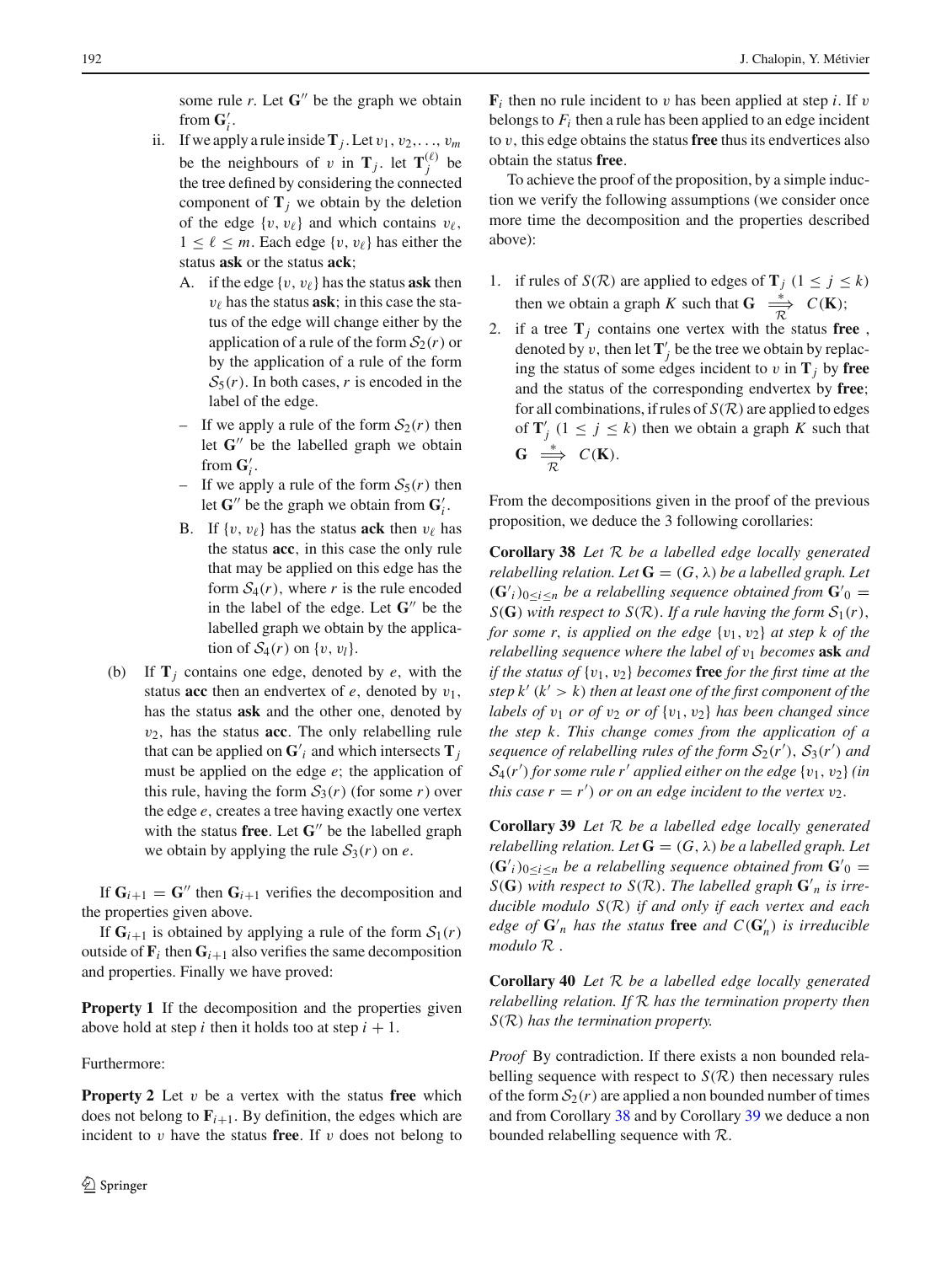<span id="page-16-2"></span>Finally from Lemma [36](#page-14-0) and these corollaries:

**Theorem 41** *Let* R *be a labelled edge locally generated relabelling relation. The relabelling system S*(R)*simulates* R .

**Corollary 42** *Let* **G** *be a labelled graph. There exists an election algorithm for* **G** *based on local computation on labelled edges if and only if there exists an election algorithm for* **G** *based on local computations on open labelled edges.*

# <span id="page-16-0"></span>**8 Application to asynchronous systems with synchronous message passing**

We refer to the definition given by Tel [\[27](#page-19-2), p. 47]: a message passing is said to be synchronous if a send event and the corresponding receive event are coordinated to form a single transition of the system, i.e., a transition is an atomic event corresponding to both the receive and send events. This hypothesis implies that, as for Angluin's model, the initial symmetry between two adjacent vertices can be non-deterministically broken.

Finally, if we consider an asynchronous system with a port numbering and synchronous message passing, events may be encode by rules having the form given in Figs. [12,](#page-16-3) [13.](#page-16-4)

We prove in the sequel that this model is equivalent to the model of local computations on labelled edges with a port numbering and consequently to the model of Angluin. By this way we characterize graphs that admit an election algorithm in this model (let **G** be a labelled network, as for Angluin's model we ask that there exists an election algorithm for every port numbering  $\delta$  of **G**.).

By definition, Angluin's model is more powerful than the synchronous message passing model.

In the case of synchronous message passing with a port numbering we cannot memorize the label of the edge  $e =$  $\{u, v\}$  on the two endvertices  $u$  and  $v$  simultaneously: only one endvertex may be relabelled (with notation of the rule *R*<sub>Synch</sub> it corresponds to  $Z' = f(Z, X, j)$  on the vertex v). We memorize the new state of the edge on the vertex  $v$  associated with the port *j*. The problem consists, when the next



<span id="page-16-3"></span>**Fig. 12** The rule  $R_{\text{Synch}}$  where  $X' = f_1(X, i)$ ,  $Z' = f_2(Z, X, j)$ , *i* and *j* are the corresponding port numbers and  $f_1$ ,  $f_2$  are transition functions



<span id="page-16-4"></span>**Fig. 13** We assume that  $\alpha(i)$  and  $\alpha(j)$  are states associated to the edge through ports *i* and *j*; the state up to date of the edge *e* is  $\alpha'(j)$ 



<span id="page-16-5"></span>Fig. 14 The new state of the edge is memorized on the vertex v and its counter is  $c(k) + 1$ 

synchronization will happen on the edge *e*, in the determination of the vertex on which is memorized the last state associated to *e* examining the states of *u* and v. Consider the following notation:

A natural solution with this problem is obtained by associating to the state of the edge memorized on the endvertices counters  $c(i)$  and  $c(j)$  (the initial value is 0) and each time there is a transformation on the edge *e* the state of *e* corresponds to the state on *u* or *v* associated to the counter having the maximal value. When a transformation is applied on the edge, it computes the new state of the edge, adds 1 to the counter having the maximal value and associates this new value of the counter to the new state of *e* on v. For the rule  $R_{Sunch}$ , let *k* such that  $c(k) = Max\{c(i), c(j)\}$ , before the application of  $R_{Synch}$  the state of the edge is  $\alpha(k)$ . After the application of  $R_{Synch}$  the new state of *e* is  $\alpha'(j)$  and its counter is  $c(k) + 1$  (see Fig. [14\)](#page-16-5).

In fact we can solve this problem with only 3 values {0, 1, 2} by applying the following method: if for a endvertex the counter is 0 and it is 1 for the other endvertex then the maximal counter is 1; if it is 1 and 2 then the maximal counter is 2; if it is 0 and 2 then the maximal counter is 0. If the state up to date of the edge (the state of the edge associated to the counter having the maximal value) before the application of the transformation is on the receiver vertex then the new counter associated to the new state of the edge is equal to the old; if not, to obtain the value of the new counter associated with the new state of the edge, we increment modulo 3 the maximal counter before the transformation.

That proves that one can simulate any local computation on open labelled edges by synchronous message passing.

Finally, from Theorem [41:](#page-16-2)

**Theorem 43** *There exists an enumeration or an election algorithm in an asynchronous network* **G** *with synchronous message passing if and only if* **G** *is minimal.*

# <span id="page-16-1"></span>**9 Comparison of the power of the previous models**

Angluin's model and synchronous message passing model consider port numbering and thus they use as initial knowledge the vertex-degrees (i.e., for each vertex its initial label contains its degree). Results of previous sections imply:

**Theorem 44** *The following models are equivalent:*

1. *local computations on labelled edges with the knowledge of vertex-degrees,*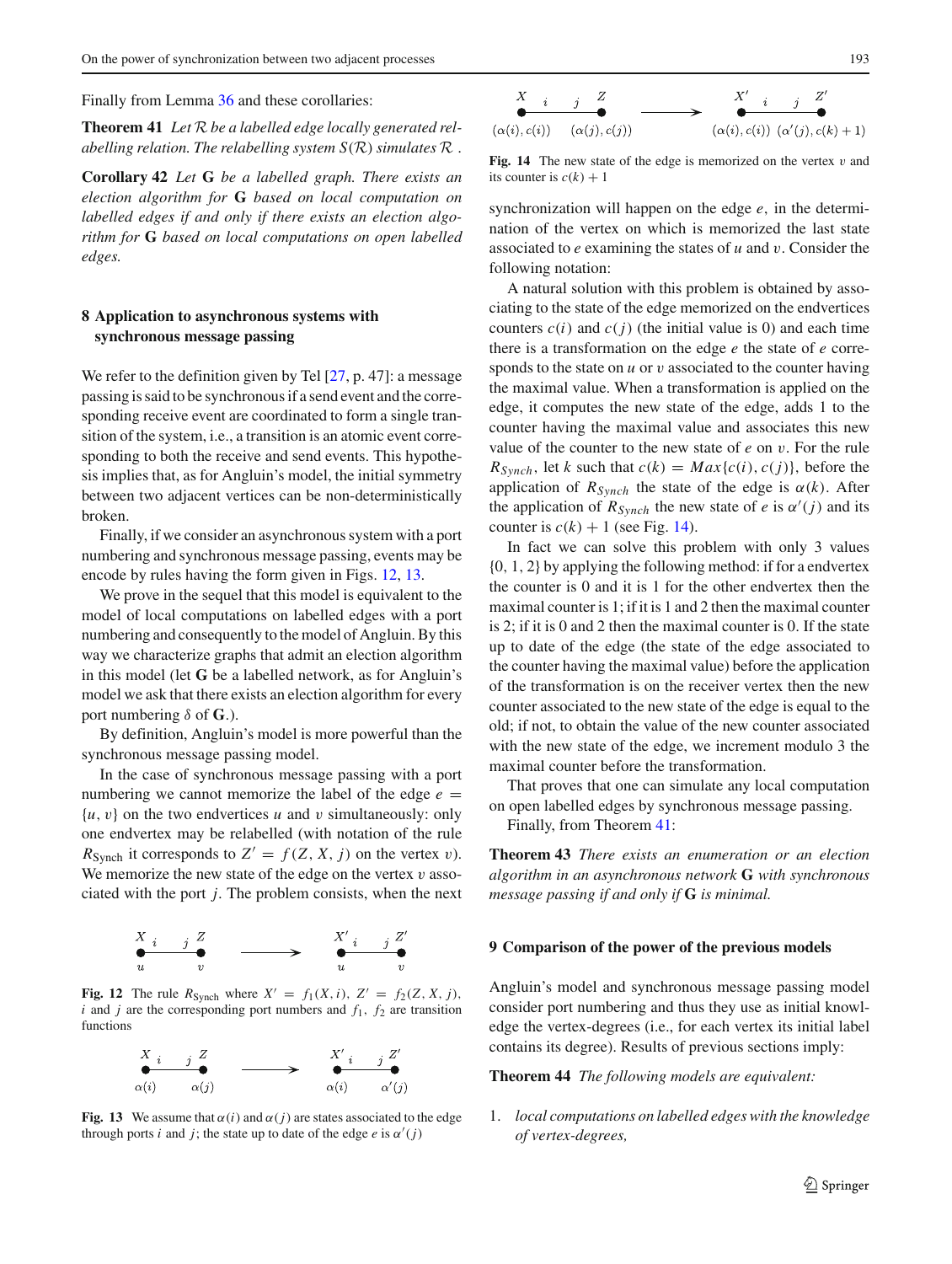

<span id="page-17-1"></span>**Fig. 15** The graphs  $T_1$  and  $T_2$  are minimal, nevertheless it does not exist local computations on labelled edges without the knowledge of the vertex-degrees which solves the election problem on the family {**T**1,**T**2}

- 2. *local computations on open labelled edges with the knowledge of vertex-degrees,*
- 3. *Angluin's model,*
- 4. *synchronous message passing model.*

One can wonder whether the knowledge of the vertexdegrees makes local computations on labelled edges more powerful. We give in the sequel a positive answer to this question. For that, we consider the election problem for families of labelled graphs.

**Proposition 45** *Let* **T**<sup>1</sup> *and* **T**<sup>2</sup> *given in Fig.* [15](#page-17-1)*. It does not exist an election algorithm* R *defined by local computations on labelled edges without the knowledge of vertex-degrees for the family*  $\{T_1, T_2\}$ .

*Proof* Let  $R$  be an election algorithm defined by local computations on labelled edges which solves the election problem for **T**<sub>2</sub>. We consider a run  $\rho$  of  $\mathcal{R}$  on **T**<sub>2</sub> and we assume that  $v_1$ is the elected vertex. We consider the subgraph  $T$  (resp.  $T'$ ) of  $\mathbf{T}_1$  induced by vertices  $u_1$  and  $u_2$  (resp.  $u'_1$  and  $u'_2$ ). As  $\mathbf{T}$ and **T**' are isomorphic to **T**<sub>2</sub>, there exists a run of  $R$  on **T** and **T**' such that  $u_1$  and  $u'_1$  are elected. We get a contradiction.

However, from the election algorithm given in Fig. [5](#page-6-2) we deduce:

**Lemma 46** *There exists an election algorithm defined by local computations on labelled edges for the family of trees when each vertex initially knows its degree.*

Thus:

**Proposition 47** *Local computations on labelled edges with the knowledge of vertex-degrees are strictly more powerful than local computations on labelled edges without the knowledge of vertex-degrees.*

#### <span id="page-17-0"></span>**10 More comparisons**

10.1 Is it important to have labels on edges

In our models, we have considered labelled graphs such that the edges can have labels and this property has been used to describe the different algorithms we present. We wonder if the results remain true when we consider models where

<span id="page-17-3"></span><span id="page-17-2"></span>

the edges cannot be labelled. We present a minimal graph in which we cannot find an election algorithm using local computations on edges when the edges are not labelled.

Consider a path **G** on four vertices  $\{v_1, v_2, v_3, v_4\}$  (for each  $1 \le i \le 3$ ,  $v_i$  is a neighbour of  $v_{i+1}$ ) where all vertices have the same initial label. This graph is minimal and therefore we can solve the election problem with local computations on labelled edges. Consider a relabelling relation R having the termination property and associated to an algorithm involving local computations on labelled edges such that there is not any rule that labels the edges.

Consider Fig. [17.](#page-17-2) We prove by induction that there exists an execution of R such that the vertices  $v_1$  and  $v_3$  (resp.  $v_2$ ) and  $v_4$ ) have the same labels. Initially, the result is true since all vertices have the same initial label. If at a step  $i + 1$ , a rule *R* is applied, this rule has necessarily the form given in Fig. [16,](#page-17-3) where *A* is the label of  $v_1$  and *B* is the label of  $v_2$ . As described in Fig. [17,](#page-17-2) the rule *R* can be applied to the nodes  $v_1$  and  $v_2$  and then to the nodes  $v_3$  and  $v_4$ : the property holds.

10.2 Local computations on edges without port numbering (labelling)

This kind of computations may be illustrated by population protocols inspired by sensor networks and defined by Angluin et al. in  $[1,2,4]$  $[1,2,4]$  $[1,2,4]$  $[1,2,4]$ . These models are based on pairwise interactions of mobile agents in populations. In such interactions, there is an initiator and a responder.

#### *10.2.1 Local computations on open edges*

This case considers only one-way communication between two agents in an interaction. The state of the initiator remains unchanged, only the state of the responder changes. It corresponds to Fig. [18.](#page-18-13)

In [\[9\]](#page-18-4), a complete characterization of graphs for which enumeration and election are possible is presented. We can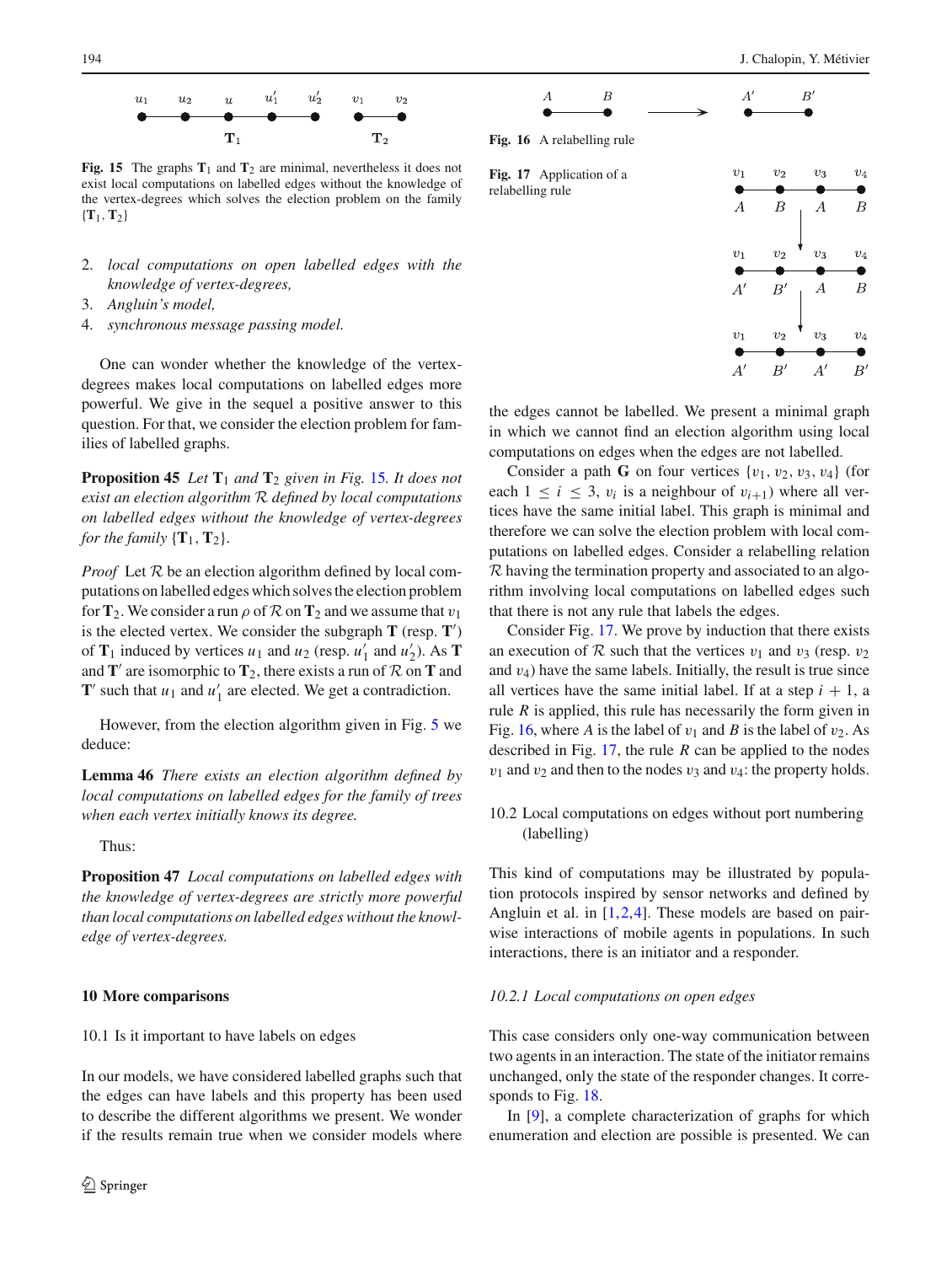

<span id="page-18-13"></span>**Fig. 18** We assume that  $X' = f(X, Z)$  and *f* is a transition function



<span id="page-18-14"></span>**Fig. 19** We assume that  $X' = f_1(X, Z)$ ,  $Z' = f_2(Z, X)$  and  $f_1, f_2$ are transition functions

notice that the class of graphs for which enumeration is solvable is different from the class of graphs for which election is solvable.

#### *10.2.2 Local computations on edges*

In this case we assume that two-way communication is possible. The two agents play distinct roles thus the model is asymmetric (see Fig. [19\)](#page-18-14).

Graphs for which enumeration and election are possible are characterized in [\[6\]](#page-18-5).

*Remark 48* In [\[1](#page-18-11)[,2](#page-18-12)] a finite set of possible states for an agent is given it defined the set of values of the memory of each agent.

# <span id="page-18-9"></span>**11 Conclusion**

In this work, our initial motivation was to study local computations on labelled edges as a simple and natural example of local computations on labelled graphs which encode synchronism in distributed computing. The study of the impact of the synchronism on the computational power is an old and natural question; it has been done also for the classical consensus problem (see for example [\[11\]](#page-18-15)).

The characterization of graphs that admit a naming (an election) algorithm in this model is a characterization of the same kind as other results existing for different models [\[5](#page-18-3)[,6](#page-18-5),[20\]](#page-19-7). For all these models, one can find a particular type of locally constrained homomorphisms such that the graphs where we can solve the naming problem are the graphs that are minimal according to this type of locally constrained homomorphisms.

We have also proved the non trivial equivalence between local computations on labelled edges and local computations on open labelled edges.

As nice corollaries of our study we have obtained (for the first time to our knowledge) the characterization of graphs that admit and election algorithm for two seminal models : Angluin's model and the atomic receive/send model, which are considered as realistic model to understand some paradigms of distributed computations.

Our study enables also to have a better understanding of some initial knowledges as the vertex-degrees or the importance of labels on edges.

In Mazurkiewicz's model, the algorithm presented by Mazurkiewicz in [\[20](#page-19-7)] is used as a basic building block to solve other classical problems in distributed computing. In [\[16](#page-19-9)], Godard et al. characterize graph classes that can be recognized in a distributed way. In [\[23](#page-19-15)], Métivier and Tel characterize graph classes where any distributed algorithm can be transformed into a distributed algorithm where processes can detect that the global computation is finished and in [\[15\]](#page-19-14), Godard and Métivier characterize graph classes that admit an election algorithm.

It is a natural question to wonder if these results can be extended to the local computations on labelled edges, once we have a Mazurkiewicz-like algorithm in this model.

#### **References**

- <span id="page-18-11"></span>1. Angluin, D., Aspnes, J., Diamadi, Z., Fisher, M.J., Peralta, R.: Computation in networks of passively mobile finite-state sensors. Distr. Comput. **18**(4), 235–253 (2006)
- <span id="page-18-12"></span>2. Angluin, D., Aspnes, J., Eisenstat, D., Ruppert, E.: On the power of anonymous one-way communication. In: Proceedings of 9th Conference on Principles of Distributed Computing, pp. 307–318 (2005)
- <span id="page-18-1"></span>3. Angluin, D.: Local and global properties in networks of processors. In: Proceedings of the 12th Symposium on Theory of Computing, pp. 82–93 (1980)
- <span id="page-18-0"></span>4. Aspnes, J., Ruppert, E.: An introduction to population protocols. In: Middleware for Network Eccentric and Mobile Applications, pp. 97–119. Springer, Berlin (2009)
- <span id="page-18-3"></span>5. Boldi, P., Codenotti, B., Gemmell, P., Shammah, S., Simon, J., Vigna, S.: Symmetry breaking in anonymous networks: Characterizations. In: Proceedings of 4th Israeli Symposium on Theory of Computing and Systems, pp. 16–26. IEEE Press (1996)
- <span id="page-18-5"></span>6. Chalopin, J.: Local computations on closed unlabelled edges: The election problem and the naming problem. In: Proceedings of the 31st Conference on Current Trends in Theory and Practice of Informatics (SOFSEM 2005), vol. 3381 of Lecture Notes in Computer Science, pp. 81–90. Springer, Berlin (2005)
- <span id="page-18-10"></span>7. Chalopin, J., Métivier, Y.: Election and local computations on edges. In: Proceedings of Foundations of Software Science and Computation Structures, 7th International Conference (FOSSACS 2004), vol. 2987 of *Lecture Notes in Computer Science*, pp. 90–104. Springer, Berlin (2004)
- <span id="page-18-2"></span>8. Chalopin, J., Métivier, Y.: An efficient message passing election algorithm based on mazurkiewicz's algorithm. Fundam. Inf. **80**(1-3), 221–246 (2007)
- <span id="page-18-4"></span>9. Chalopin, J., Métivier, Y., Zielonka, W.: Local computations in graphs: The case of cellular edge local computations. Fundam. Inf. **74**(1), 85–114 (2006)
- <span id="page-18-6"></span>10. Chalopin, J., Paulusma, D.: Graph labelings derived from models in distributed computing. In: WG, pp. 301–312 (2006)
- <span id="page-18-15"></span>11. Dolev, D., Dwork, C., Stockmeyer, L.J.: On the minimal synchronism needed for distributed consensus. J. ACM**34**(1), 77–97 (1987)
- <span id="page-18-7"></span>12. Fiala, J., Paulusma, D.: A complete complexity classification of the role assignement problem. Theor. Comput. Sci. **349**, 67–81 (2005)
- <span id="page-18-8"></span>13. Fiala, J., Paulusma, D., Telle, J.A.: Locally constrained graph homomorphisms and equitable partitions. Eur. J. Comb. **29**(4), 850–880 (2008)